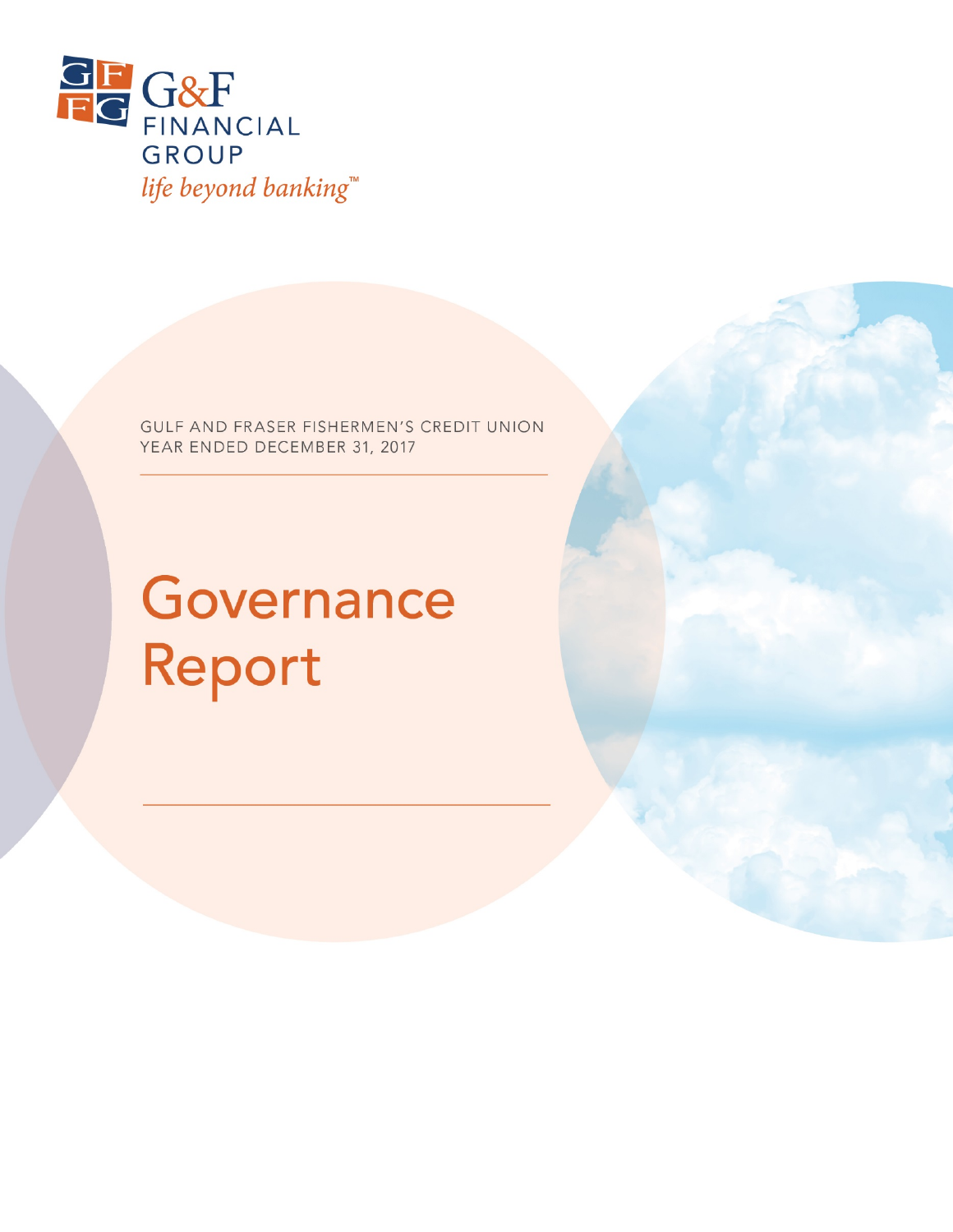

GULF AND FRASER FISHERMEN'S CREDIT UNION 2017 ANNUAL REPORT

## **Governance Report**

## CORPORATE GOVERNANCE VISION AND PHILOSOPHY STANDARDS

The Board demonstrates a standard of consistent corporate governance with a theme of "Progressive Development." The Board envisions the credit union becoming the primary source of, and first choice for, financial products and services for our members through service excellence. As a progressive Board, they are committed to serving with adherence to a standard of excellence in governance. As Directors and as a Board, this vision will be achieved through continuous improvement and professional development. In addition, they look to the corporate governance standards established by the Toronto Stock Exchange (TSX) for guidance in best practices, which are the leading standards of corporate governance in Canada. The Board is committed to adopting processes and policies to ensure transparency and accountability in decision-making, ethical business practices and a commitment to community and social development. They hold themselves accountable, both as Directors and as a Board, for adhering to the highest standards of Board professionalism and performance.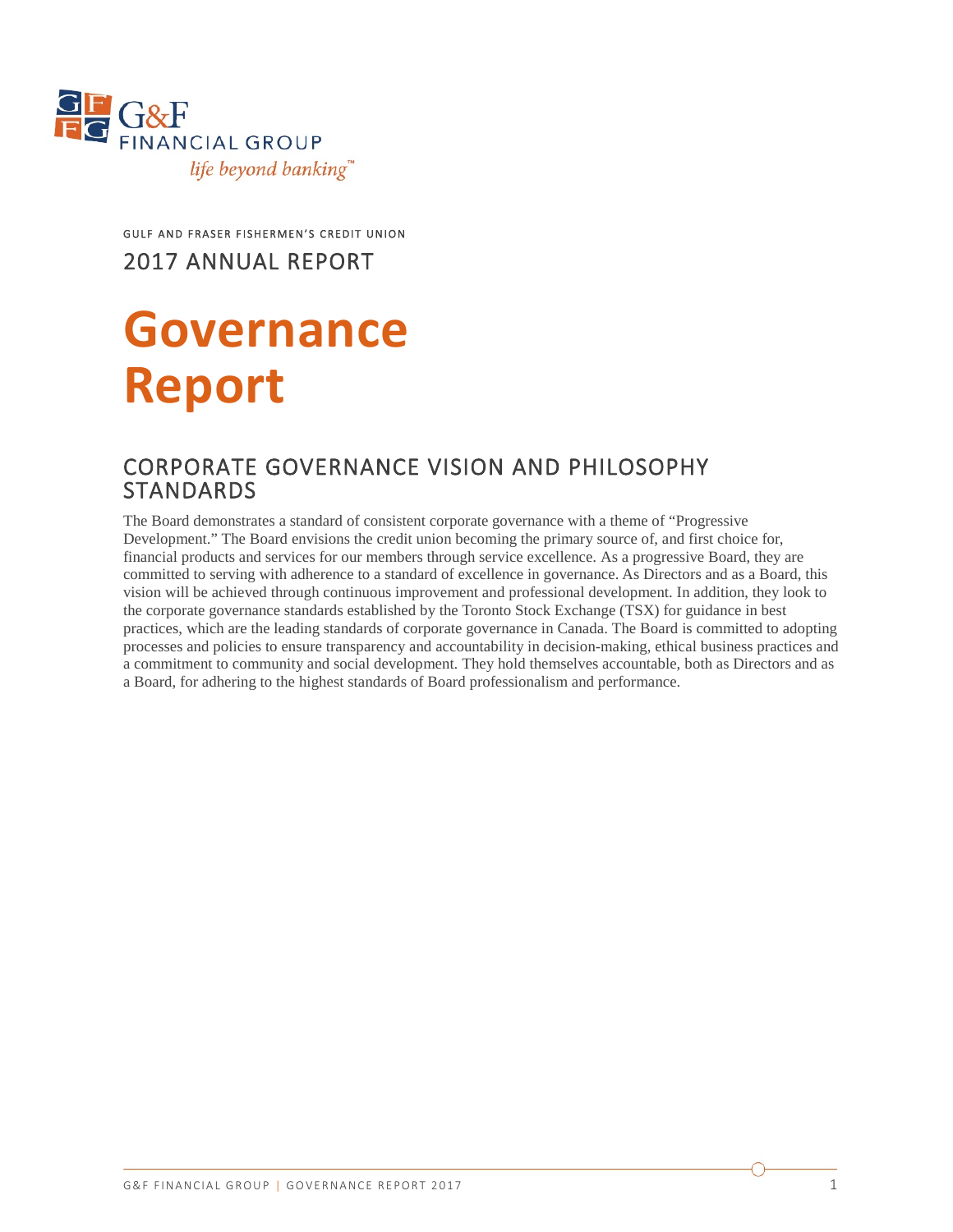

## BOARD OF DIRECTORS

### **Mandate**

#### **ROLE OF THE DIRECTOR**

- Represent our collective membership and govern the credit union within the framework of relevant legislation and regulation
- Monitor the credit union's affairs, providing policy direction to ensure preservation of the collective best interests of the membership
- Participate in the setting of strategic direction, ensuring allocation of adequate human and financial resources;
- Promote the credit union within the community and
- Provide oversight and monitoring of the credit union on behalf of its' members

The Board derives its authority as a group, through the Board, not as individual Directors, and as individual Directors they have no legal authority to act on behalf of the credit union except when the authority and responsibility for a specific task is delegated by the Board.

#### **PURPOSE**

Directors actively participate and exercise due diligence in the activities and deliberations of the Board as a whole. They are responsible for representing the collective interest of the membership in directing the affairs of the credit union and take responsibility for ensuring that they are familiar with these responsibilities and carry them out in accordance with established standards. This includes completion of all information requests and disclosures, and other requirements as specified in applicable legislation. Directors are individually accountable for the decisions of the Board.

In representing the collective membership of the credit union, there are two primary areas of responsibilities:

- Diligence in performing their Directorship function
- Loyalty to the credit union, its' membership and anyone affected by decisions of the Board and the activities of the credit union

#### **MEETING ATTENDANCE**

The Board recognizes that to carry out their Directorship responsibilities effectively, they must be committed to attending and being prepared for all Board meetings and meetings of those Committees of which they are members. Directors are expected to review all meeting material and prepare for meetings in advance of each meeting, rather than relying on the opinions of others. If anything is unclear, clarification and explanation should be sought from the applicable resource person prior to the meeting.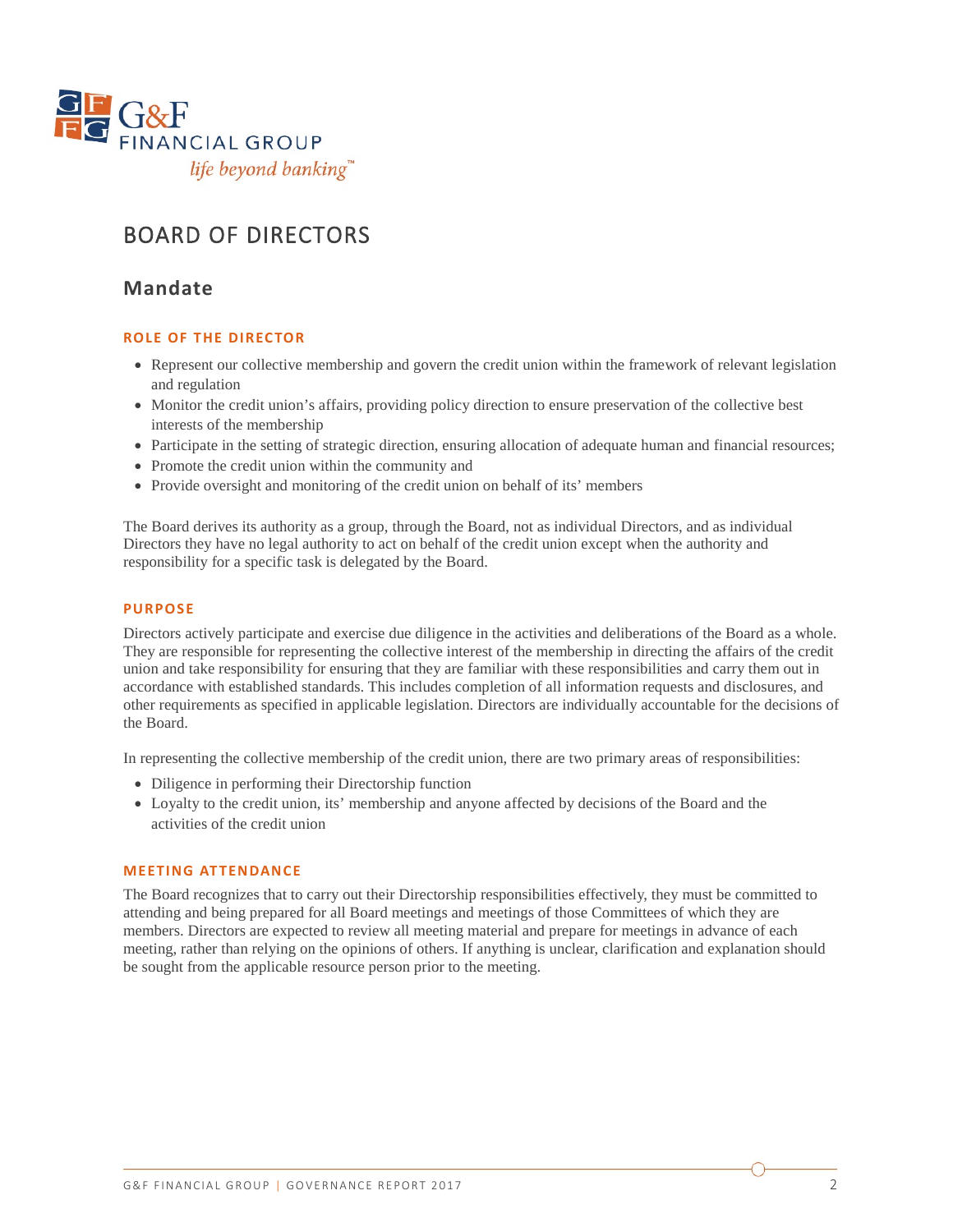

## **Composition**

In accordance with our Rules, the Board is comprised of twelve (12) Directors, with each Director elected for a three-year (3) term with four (4) Directorships expiring each year. Directors are elected by democratic process where members vote in accordance to our Rules with the results being announced at the Annual General Meeting.

The Election Committee has oversight responsibility for Director nominations and the election of Directors.

## **Independence**

#### **ROLE OF THE BOARD**

As visionary leaders of the organization, the Directors undertake their responsibilities with an appreciation for the credit union's history and roots, a view to the future and consideration of the best interests of its membership and the communities that are served. The Board guides the credit union's strategic direction through the creation of the credit union's vision and mission, and they act in a manner consistent with the credit union's values.

The Board is committed to carrying out its activities in a manner that reflects the principles of integrity, teamwork, excellence in member service, open communication within the organization and efficient, prudent management of the credit union**.** In addition, the Board acts independently of management in carrying out its duties and responsibilities.

#### *Fiduciary Responsibilities*

The Board has the power and obligation to act for the credit union and, therefore, holds a position of trust. This type of association based on trust is called a fiduciary relationship. A fiduciary is one that stands in a special relation of trust, confidence, or responsibility in certain obligations to others.

The Board carries out its fiduciary duties with care, diligence and skill. The Board operates in good faith and with the best interests of the credit union in mind.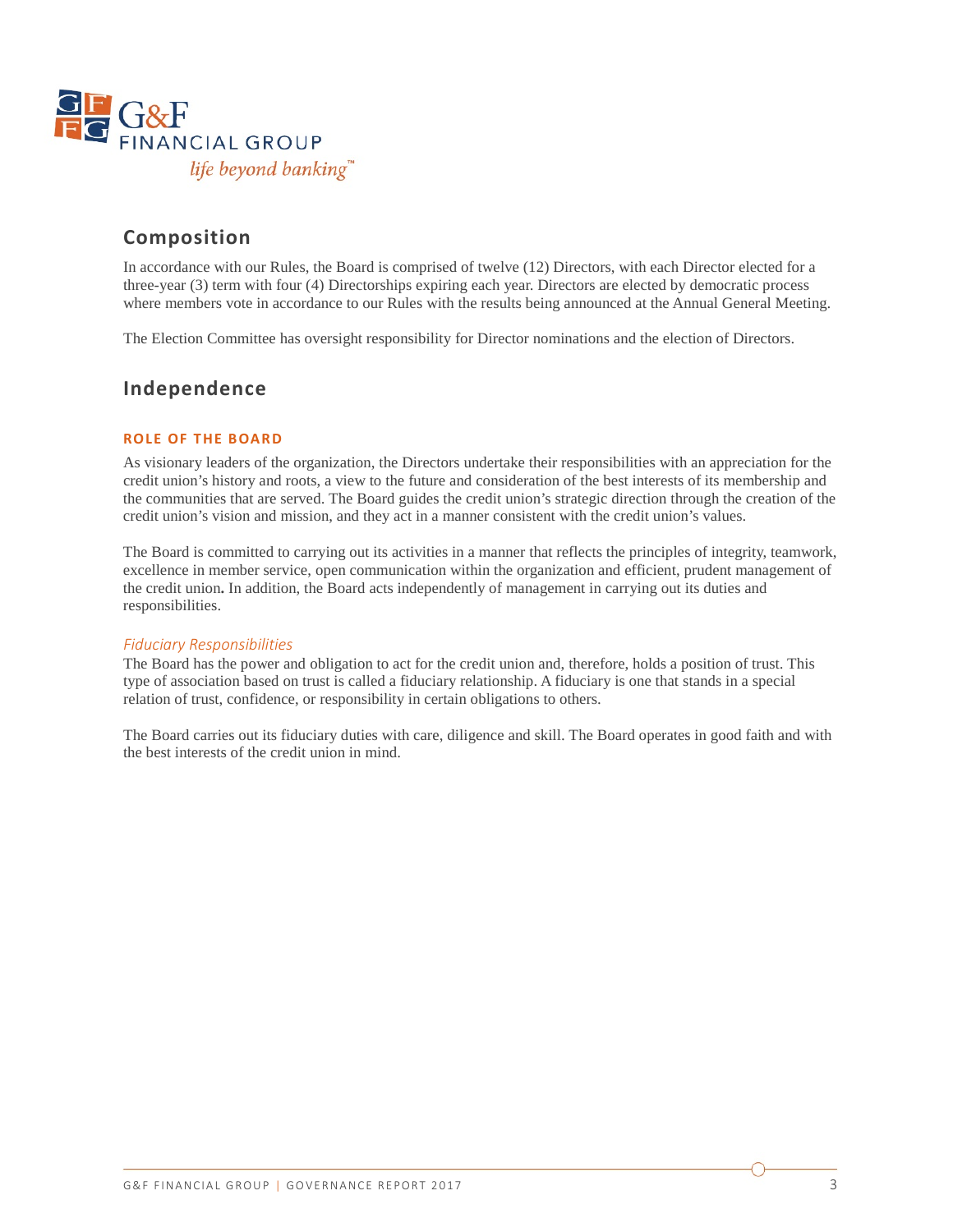

## **RESPONSIBILITIES OF THE BOARD OF DIRECTORS**

The Board's trusteeship function includes responsibility:

- To act on behalf of the members to safeguard their funds deposited in the credit union. This includes monitoring the CEO's Office stewardship over credit union operations, and arranging for the periodic audit and appraisal of the financial affairs of the credit union
- To ensure that the credit union operates within the law, including the C*redit Union Incorporation* Act and Regulations and *Financial Institutions Act and Regulations*, the *British Columbia Business Corporations Act and Regulations*, and in accordance with the credit union's own Rules
- To ensure that the Board observes and upholds the policies by which it determines how it will conduct itself

The Board's perpetuation function includes responsibility:

- To ensure that a capable and qualified Board is perpetuated by the recruitment of suitable members for positions as Directors of the Board, and ensuring ongoing training is provided for Directors
- To ensure that plans are in place for the orderly succession of the CEO's Office and key executives in the event of both planned and unplanned events
- To select the CEO's Office, evaluate his/her performance and ensure that the CEO's Office is appropriately compensated

The Board's decision-making function includes responsibility:

• To define the mission of the credit union, establish strategic objectives, and to formulate, approve and monitor the execution of general policies.

The Board's review and monitoring function includes responsibility:

- To review, in conjunction with the CEO's Office, strategic plans which will achieve the credit union's objectives
- To monitor, review, and evaluate adherence to annual budgets
- To monitor, review, and evaluate changes in capital structure and contingent liabilities
- To monitor, review, and appraise major individual projects and programs, significant changes in policy, changes in organization and structure, and lawsuits of a material nature
- To monitor, review and appraise the credit union's performance relative to its plans and objectives; and
- To monitor, review, and appraise adherence to policies, plans and objectives

The Board's advisory function includes responsibility:

- To report to the membership, through the Board Chair, on the condition and progress of the credit union and to make recommendations on matters such as those related to changes in the credit union's Rules, structure of the organization, name changes, mergers and acquisitions
- To actively participate in the democratic structure of the credit union and co-operative industry and bring forward issues and concerns for the betterment of all credit unions and cooperatives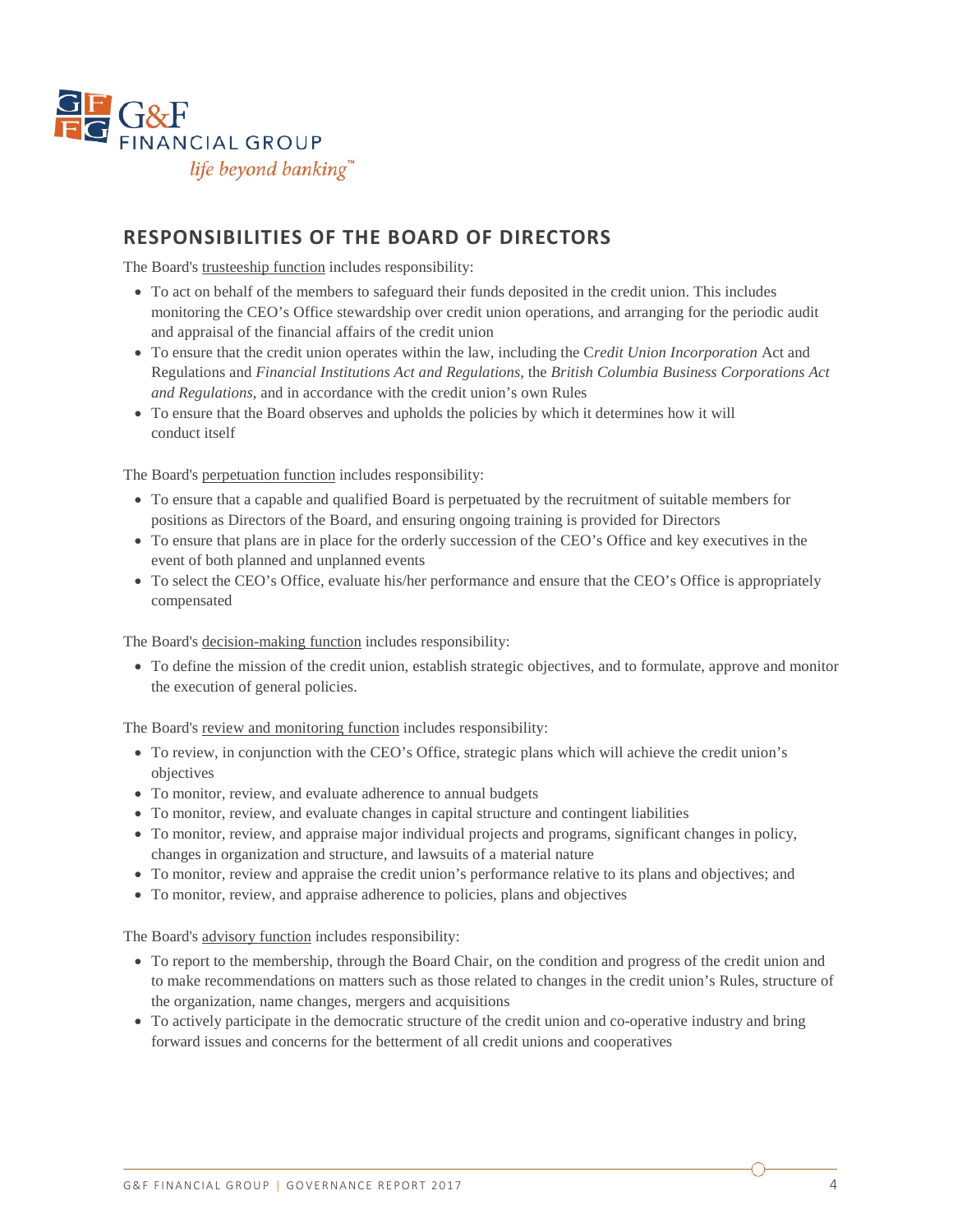

The Board's external/public leadership function includes the responsibility:

- To promote and defend, through the Board Chair, the credit union, its management and Board;
- To enhance the image of the credit union by participating in and supporting worthwhile social and economic endeavours
- To do so in a manner consistent with the credit union's values and other Board policies

More specific duties of the Board include the following:

- To require management to present strategic plans, business plans, budgets and policies to the Board for approval
- To seek out the professional opinion and advice of management
- The selection of legal counsel, appraisers and other professionals as related to matters of governance;
- The selection of auditors
- To identify the Board's information needs and assure timely flow of requested information
- To direct committees and review and approve the Terms of Reference of committees
- To provide direction to the CEO's Office through ad hoc or standing committees of the Board on credit union objectives and philosophy
- To establish Board committees and review committee structure as required
- To establish a transparent and independent evaluation process to compare Board candidates on the basis of required skills and qualities
- To receive reports and minutes of committees
- To review and approve recommendations from committees and management
- To approve the annual report, the annual audited financial statements and year-end capital adequacy return
- Subject to legislative restrictions, delegate any or all of the foregoing duties

#### *Accountability*

The Board is accountable to the membership of the credit union.

The Board shall report directly to the membership of the credit union at least annually and shall place before the membership its annual report, audited financial statements, and other information as required by the *Credit Union Incorporation Act* and the Rules of the credit union.

#### *Records and Reporting*

Under the *British Columbia Business Corporations Act*, minutes of every Board meeting must be recorded and kept on file at the credit union office. A complete meeting record will be maintained by the Recording Secretary and is available to any Director and the CEO's Office. The minutes will contain information regarding the deliberations, decisions and actions of the meeting.

The minutes of each Board meeting are prepared and distributed in a timely fashion to the Board Chair and each Director.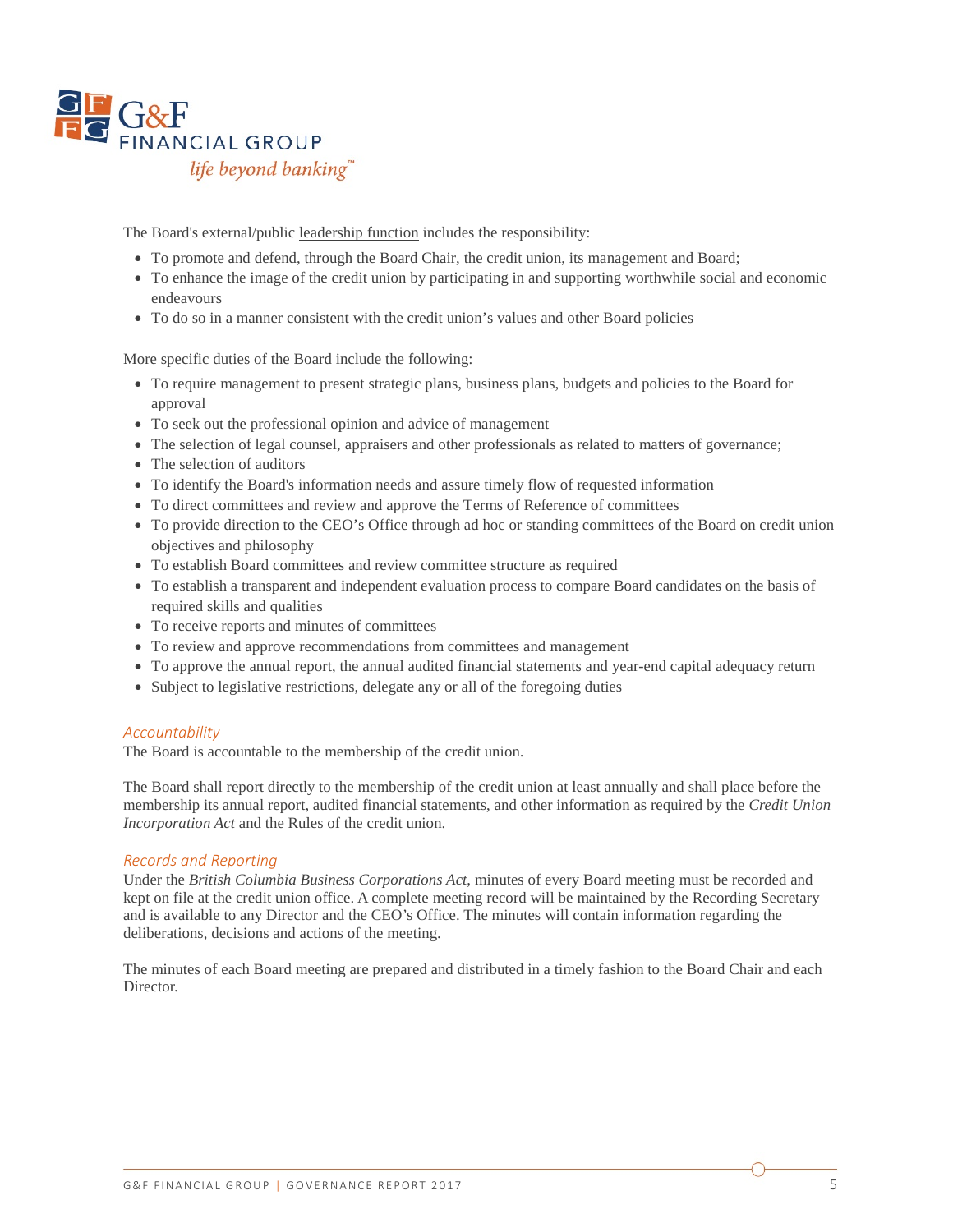

#### *Purpose and Authority*

The Board represents the members of the credit union and is responsible for monitoring the performance of the credit union. The purpose of the Board is to ensure the sound management and operation of the credit union for the benefit of the collective membership and depositors to whom the Directors owe a fiduciary responsibility.

## **GOVERNING LEGISLATION AND REGULATION**

The credit union is established under the legislation of the Province of British Columbia. It is regulated by the Financial Institutions Commission (FICOM) of British Columbia. Key legislation that regulates the operations of the credit union includes: the *Financial Institutions Act,* the *Credit Union Incorporation Act,* and the applicable sections of the *British Columbia Business Corporations Act.* It is a requirement of the legislation that the credit union provides to FICOM monthly, quarterly and annual reports and filings, and other such reports as may be requested.

## **BOARD COMMITTEES**

The credit union has regulatory and standing committees that are responsible for carrying out both legislated and delegated functions as described in each committee's Terms of Reference.

As per the *Financial Institutions Act,* the Board elects the *Audit Committee,* the *Conduct Review Committee*, and the *Investment and Lending Committee*. All other standing committees are either elected or appointed by the Board.

The committees meet regularly throughout the year and are required to provide timely reports and recommendations to the Board. Each committee follows an Annual Work Plan based upon its Terms of Reference to confirm that it meets its duties and responsibilities as required by legislation and fulfills its mandate. A brief overview of the Committee's mandate follows:

#### **AUDIT COMMITTEE**

The purpose of the Audit Committee is to assist the Board of Directors in fulfilling its obligations and oversight responsibilities related to the audit process, financial reporting, internal controls and enterprise-wide risk management. The Audit Committee meets regularly with both the internal and external auditors.

#### **CONDUCT REVIEW COMMITTEE**

The purpose of the Conduct Review Committee is to establish and to ensure adherence to procedures designed to prevent conflicts of interest, resolve them if they occur, and to review and approve specific transactions and classes of transactions between the credit union and related parties. The Committee may require the attendance of the external auditor at any meeting of the Committee.

#### **INVESTMENT AND LENDING COMMITTEE**

The purpose of the Investment and Lending Committee is to establish prudent investment and lending policies and ensure procedures are followed and on a regular basis review asset quality, new loan reports and delinquent accounts.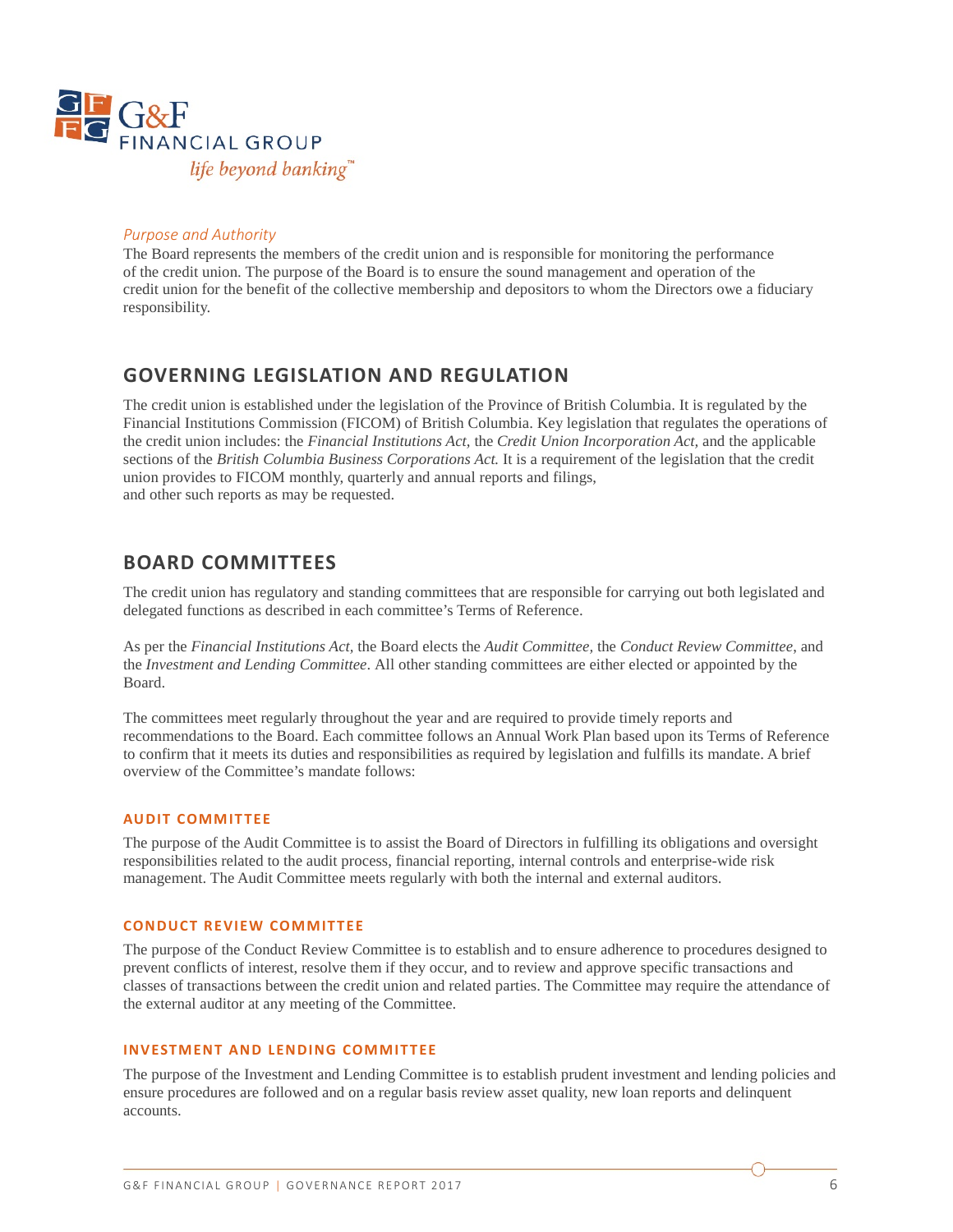

#### **ELECTION COMMITTEE**

The purpose of the Election Committee is to ensure that elections for Directors are conducted in a manner that fulfils the requirements of the credit union's Rules for elections and related legislation and to ensure there are a sufficient number of qualified candidates for election each year as required by the Rules of the credit union. Annually, the Board identifies its requirements to govern the credit union effectively. Based on these needs, the Election Committee actively recruits candidates who will make a positive contribution to credit union and Board. The Election Committee presents to the Board a list of strong candidates, including current incumbents. The Election Committee carries out this process consistent with the credit union's Rules, regulatory and legislative requirements.

#### **EXECUTIVE COMMITTEE**

The purpose of the Executive Committee is to meet with the CEO's Office between Board meetings to discuss matters concerning credit union operations and to prepare recommendations on such matters for presentation at Board meetings.

#### **GOVERNANCE/COMPENSATION AND HUMAN RESOURCES COMMITTEE**

The Governance/Compensation and Human Resources Committee is charged with reviewing, developing and recommending any changes to Governance and/or to the By-laws of the credit union to the Board of Directors. The Committee also reviews and recommends approval for G&F's overall compensation philosophy and all aspects of pay relating to the CEO's Office, including the level and mix of components. It also selects the comparable markets used for "benchmarking" compensation to competitor's pay, monitoring pay and performance linkages, incentive plan eligibility and design, and monitoring Executive development and succession planning.

#### **MARKETING COMMITTEE**

The purpose of the Marketing Committee is to provide general oversight of the marketing activities of the credit union. This includes reviewing and recommending the annual marketing plan and budget to the Board of Directors.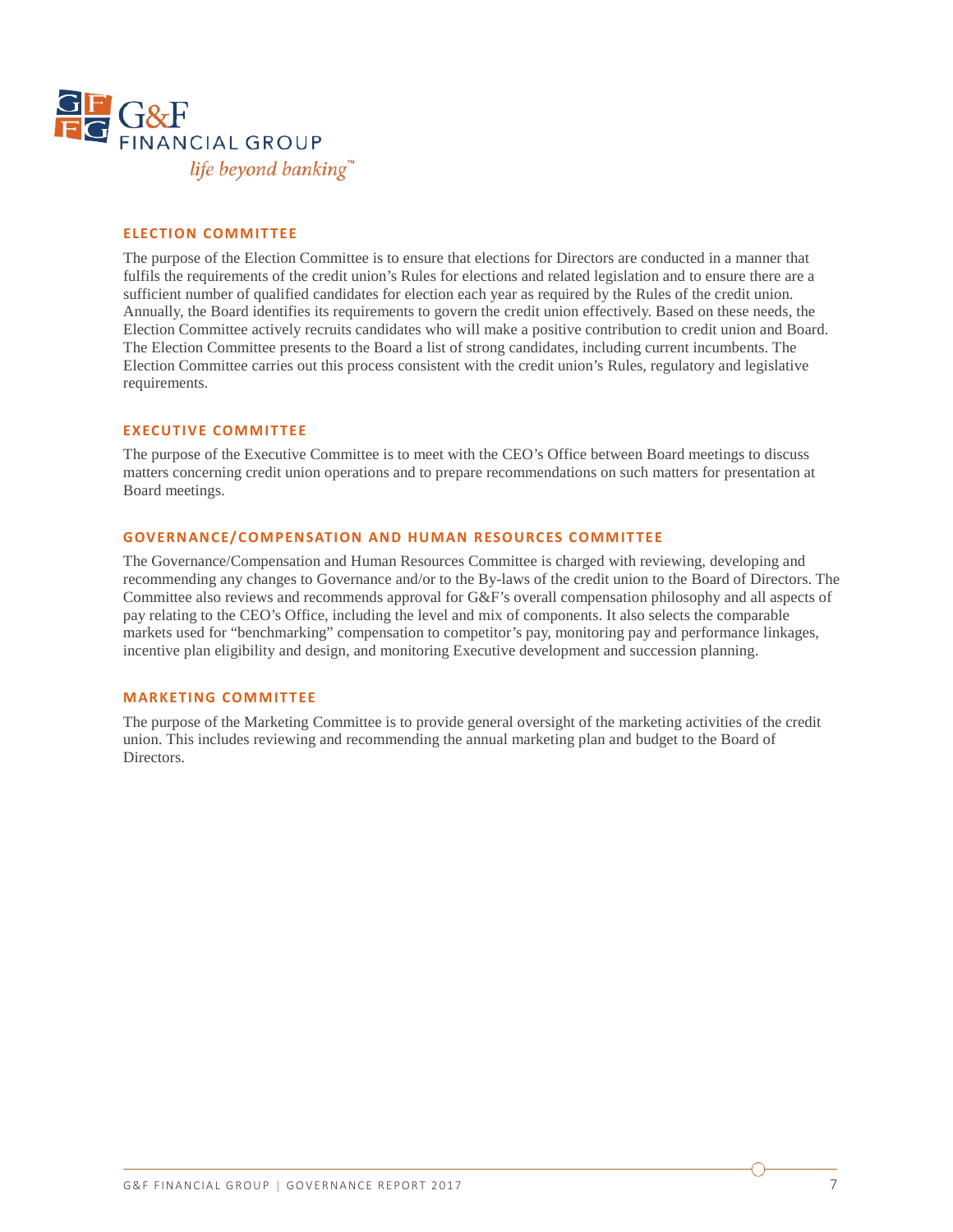

## **CREDIT UNION SUBSIDIARY**

Gulf and Fraser Insurance Services Ltd. is a wholly owned subsidiary of the credit union. It is in the business of offering wealth management advice services and business group insurance, life insurance and living benefits solutions to its members.

## **CORPORATE GOVERNANCE DISCLOSURE**

#### DIRECTOR BACKGROUND

*Current Directors* As of December 31, 2017 G&F's Directors are:



| NAME:                                     | Lewis Bublé, President and Chairman<br>Director Since: 1997<br>Current Term: 2015 - 2018                                                                                                                                                                                       |
|-------------------------------------------|--------------------------------------------------------------------------------------------------------------------------------------------------------------------------------------------------------------------------------------------------------------------------------|
| <b>BACKGROUND/</b><br>EXPERIENCE:         | Lewis is very active in the business and sporting communities, as<br>well as in the fishing industry. He is a co-owner of the Vancouver<br>Giants Western Hockey League team, and also owns and<br>operates Winning Edge Management Inc.                                       |
| COMMITTEES:                               | Audit Committee<br>Conduct Review Committee<br><b>Flection Committee</b><br>Executive Committee<br>G&F Foundation Advisory Board<br>Governance/Compensation and HR Committee<br>Investment and Lending Committee<br>Marketing Committee<br><b>Strategic Planning Committee</b> |
| <b>OTHER BOARD</b><br><b>APPOINTMENTS</b> | President and Chairman of the Board of Pacific Coast Fishermen's<br>Mutual Marine Insurance Company<br>An Appointee to the Pacific Region Advisory Council on Oil Spill<br>Response and Preparedness<br>Past Chair of the B.C. Salmon Marketing Council                        |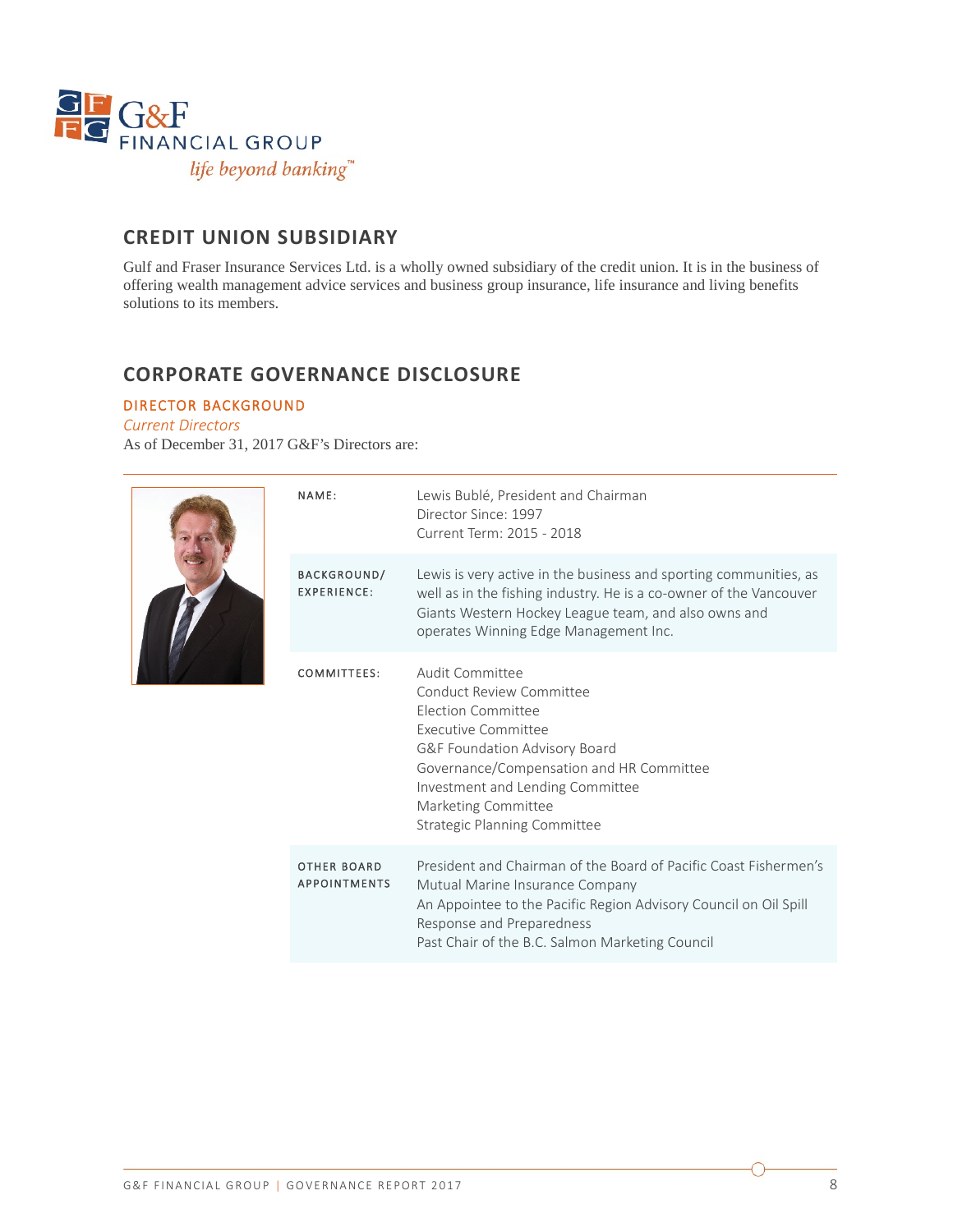

| NAME:                      | Howard Normann, First Vice President<br>Director Since: 1996<br>Current Term: 2017-2020                                                                                                                                                                                                                                              |
|----------------------------|--------------------------------------------------------------------------------------------------------------------------------------------------------------------------------------------------------------------------------------------------------------------------------------------------------------------------------------|
| BACKGROUND/<br>EXPERIENCE: | Employed by the City of Vancouver/Vancouver Park Board for<br>over 36 years, Howard firmly believes that good corporate<br>governance is the foundation of a successful organization, and<br>that the Board of Directors must continue to be accountable to<br>the membership by showing strong leadership and business<br>judgment. |
| COMMITTEES:                | Audit Committee<br>Conduct Review Committee<br>Executive Committee<br>Governance/Compensation and HR Committee<br>Investment and Lending Committee<br>Strategic Planning Committee                                                                                                                                                   |

OTHER BOARD APPOINTMENTS N/A



| $NAMF$ :                                 | Sonia Virk, Second Vice President<br>Director Since: 2014<br>Current Term: 2017-2020                                                                                                                                                                                                                                                                                                                                                                                                                                       |
|------------------------------------------|----------------------------------------------------------------------------------------------------------------------------------------------------------------------------------------------------------------------------------------------------------------------------------------------------------------------------------------------------------------------------------------------------------------------------------------------------------------------------------------------------------------------------|
| <b>BACKGROUND/</b><br><b>EXPERIENCE:</b> | A professional lawyer with a focus in corporate and<br>commercial law, Sonia obtained her B.A. (Law) and LL.B. degrees<br>from Guru Nanak Dev University in Punjab, India, as well as a<br>second LL.B degree from the UNB. She co-founded law firms<br>Joomratty & Virk and Virk Viyas & Associate Lawyers. In 2007, she<br>was elected President of the Indo Canadian Business Association<br>of BC and serves as a public representative on the Board of<br>Directors of the College of Dieticians of British Columbia. |
| COMMITTEES:                              | Conduct Review Committee<br><b>Election Committee</b><br>Executive Committee<br>Governance/Compensation and HR Committee<br>Investment and Lending Committee<br><b>Strategic Planning Committee</b>                                                                                                                                                                                                                                                                                                                        |
| OTHER BOARD<br><b>APPOINTMENTS</b>       | Surrey Board of Trade's Surrey Women in Business Award Winner<br>2017 – Professional Category                                                                                                                                                                                                                                                                                                                                                                                                                              |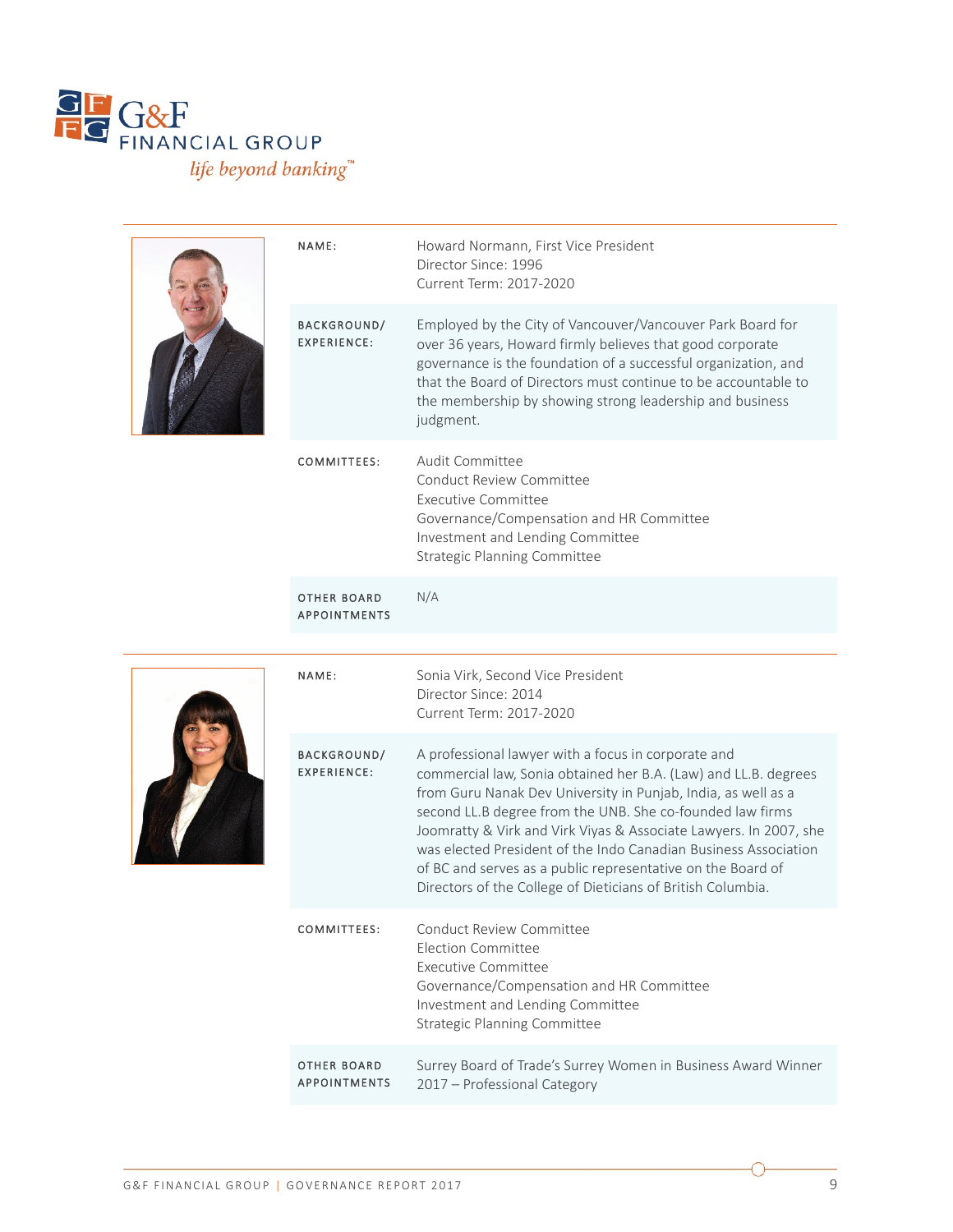



|  | NAME:                                     | Joe Boroevich, Director<br>Director Since: 1985<br>Current Term: 2015-2018                                                                                                                                                                                                                                                                                             |
|--|-------------------------------------------|------------------------------------------------------------------------------------------------------------------------------------------------------------------------------------------------------------------------------------------------------------------------------------------------------------------------------------------------------------------------|
|  | <b>BACKGROUND/</b><br><b>EXPERIENCE:</b>  | The captain and previous owner of the M/V Ante B, Joe is a<br>commercial fisherman and businessman. Joe has been<br>instrumental in numerous decisions leading to positive change at<br>G&F Financial Group, and values member input into how the<br>credit union can continue to meet members' growing needs and<br>remain a strong player in the financial industry. |
|  | COMMITTEES:                               | Audit Committee<br>Conduct Review Committee<br>Election Committee<br>G&F Foundation Advisory Board<br>Governance/Compensation and HR Committee Marketing<br>Committee                                                                                                                                                                                                  |
|  | <b>OTHER BOARD</b><br><b>APPOINTMENTS</b> | N/A                                                                                                                                                                                                                                                                                                                                                                    |
|  |                                           |                                                                                                                                                                                                                                                                                                                                                                        |



| $NAMF$ :                                  | Vila Nova Carvalho, Director<br>Director Since: 1997<br>Current Term: 2015-2018                                                                                                                                                                                                                                                            |
|-------------------------------------------|--------------------------------------------------------------------------------------------------------------------------------------------------------------------------------------------------------------------------------------------------------------------------------------------------------------------------------------------|
| <b>BACKGROUND/</b><br><b>EXPERIENCE:</b>  | Vila Nova obtained his Degree of Barrister-at-Law in London,<br>England, and a Masters of Law Degree from the University of Dar-<br>es-Saalam, Tanzania. He worked as a Solicitor for BC Hydro and<br>thereafter went into private legal practice. He speaks four<br>languages and has served on multiple society and corporate<br>Boards. |
| COMMITTEES:                               | Audit Committee<br><b>Election Committee</b><br><b>G&amp;F Foundation Advisory Board</b><br>Governance/Compensation and HR Committee<br>Investment and Lending Committee<br>Marketing Committee<br>Strategic Planning Committee                                                                                                            |
| <b>OTHER BOARD</b><br><b>APPOINTMENTS</b> | N/A                                                                                                                                                                                                                                                                                                                                        |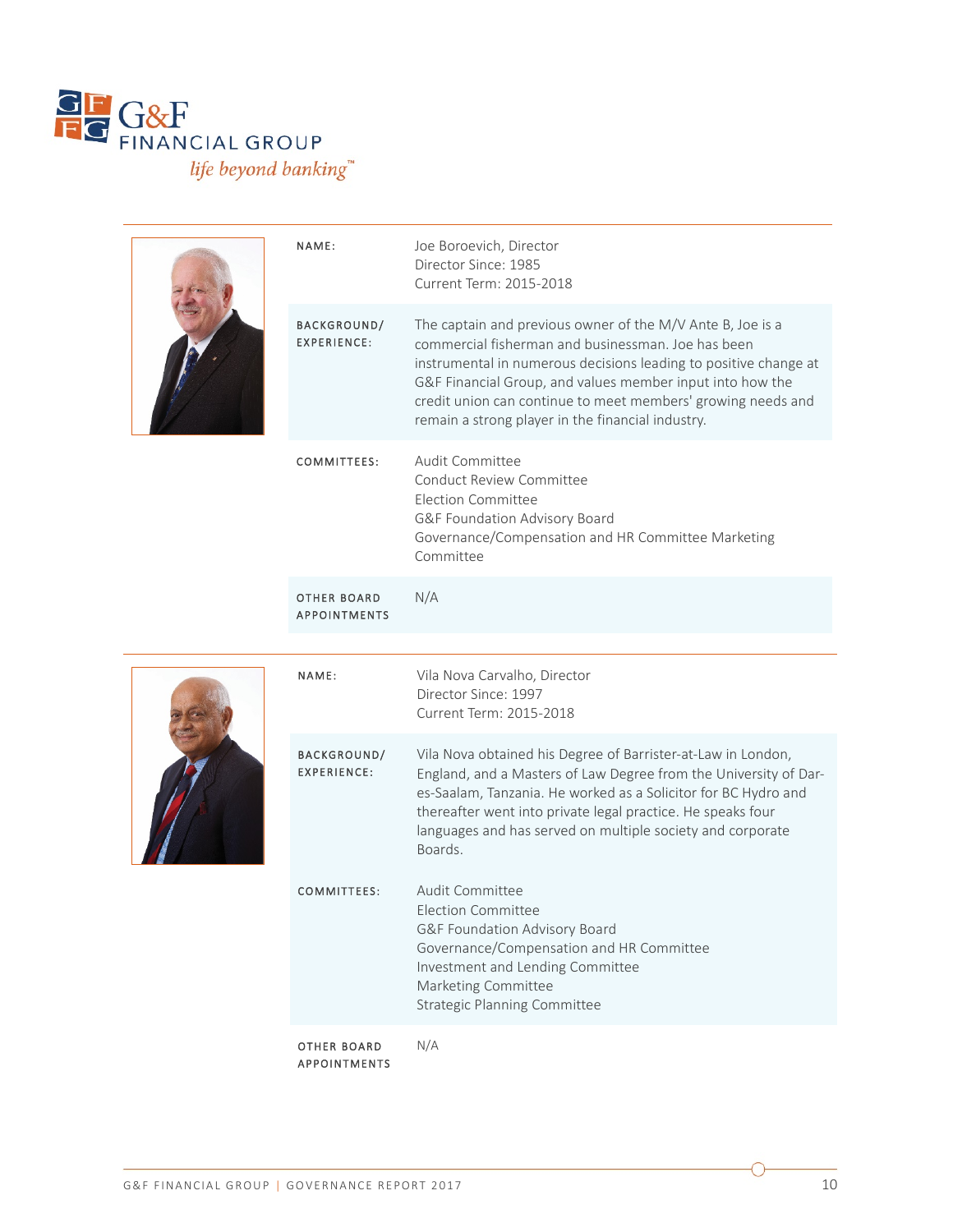

| NAME:                                    | Christine Dacre, Director<br>Director Since: 2016<br>Current Term: 2016-2019                                                                                                                                                                                                                                                                                                                                                                                                                                                                                                                                                                                                        |
|------------------------------------------|-------------------------------------------------------------------------------------------------------------------------------------------------------------------------------------------------------------------------------------------------------------------------------------------------------------------------------------------------------------------------------------------------------------------------------------------------------------------------------------------------------------------------------------------------------------------------------------------------------------------------------------------------------------------------------------|
| <b>BACKGROUND/</b><br><b>EXPERIENCE:</b> | Christine is a Chartered Professional Accountant with over<br>15 years in executive and senior level financial positions.<br>She has significant experience in finance, strategic planning,<br>corporate leadership, risk management, internal controls, human<br>resource processes and information technology. Christine is<br>currently employed at TransLink as Vice President Financial<br>Services. Her Board experience includes a current Board position<br>on the New Westminster Police Department, a previous position<br>on the Board of the New Westminster Victims Assistance<br>Association, and a previous Board member at G&F Financial<br>Group from 1992 - 2007. |
| COMMITTEES:                              | Audit Committee<br><b>Election Committee</b><br>Governance/Compensation and HR Committee<br>Investment and Lending Committee                                                                                                                                                                                                                                                                                                                                                                                                                                                                                                                                                        |
| OTHER BOARD<br><b>APPOINTMENTS</b>       | New Westminster Police Department                                                                                                                                                                                                                                                                                                                                                                                                                                                                                                                                                                                                                                                   |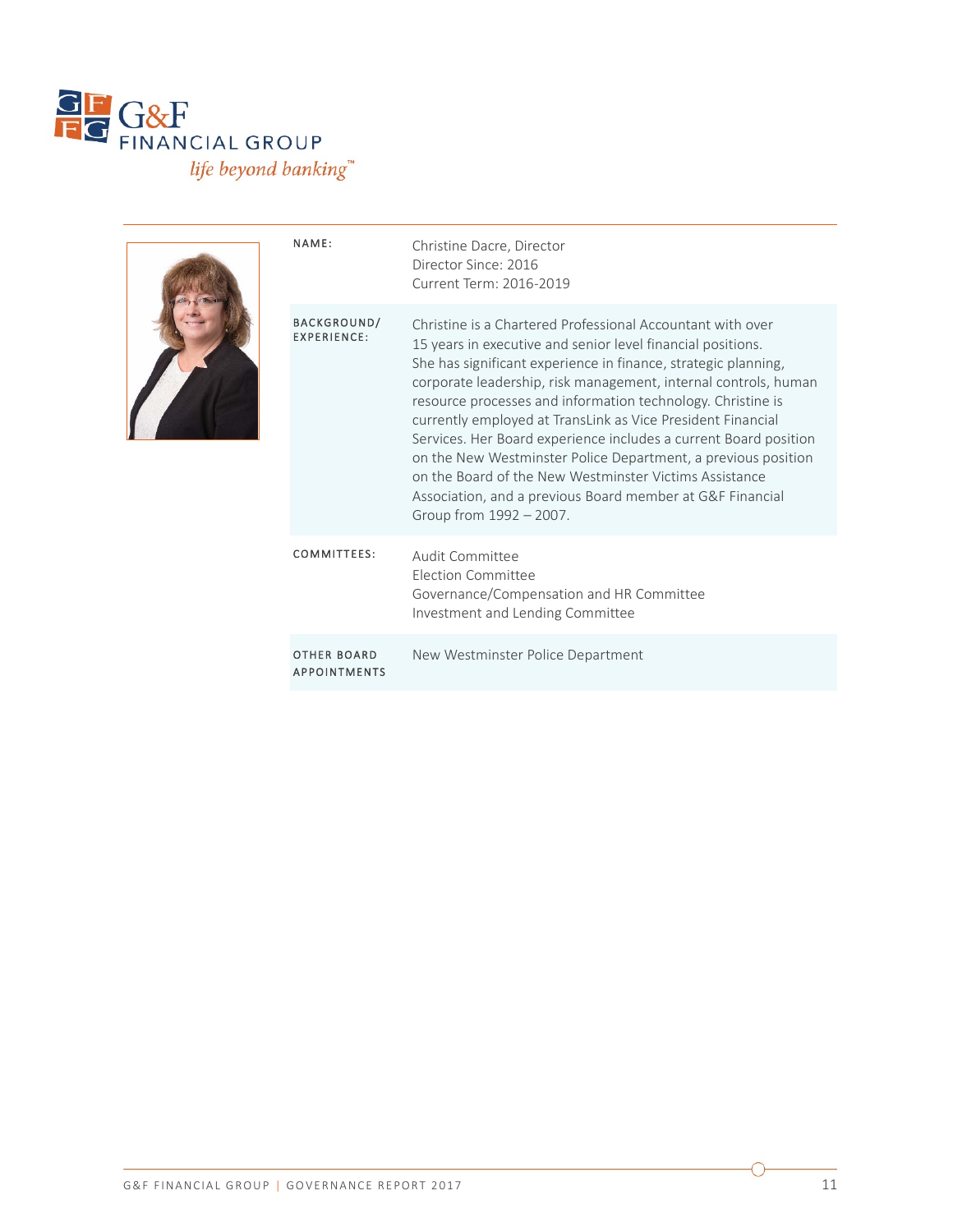

| NAME:                                     | Ian Daniel, Director<br>Director Since: 2016<br>Current Term: 2016-2019                                                                                                                                                                                                                                                                                                                                                                                                                                                                                                                                       |
|-------------------------------------------|---------------------------------------------------------------------------------------------------------------------------------------------------------------------------------------------------------------------------------------------------------------------------------------------------------------------------------------------------------------------------------------------------------------------------------------------------------------------------------------------------------------------------------------------------------------------------------------------------------------|
| <b>BACKGROUND/</b><br>EXPERIENCE:         | Originally trained in electrical engineering technology, Ian<br>worked in several countries in the Middle East, India and South<br>America. He later joined BC Hydro where he served for<br>22 years in a number of technical and management roles. More<br>recently, he founded New Creation Consulting and NCOL<br>Internet, an active Vancouver-based Internet consulting firm,<br>now in its 21 <sup>st</sup> incorporated year. Ian is a member of the Advisory<br>Board of the Entrepreneurial Leaders Organization, which seeks<br>to encourage and empower entrepreneurs in the world of<br>business. |
| COMMITTEES:                               | Audit Committee<br>Conduct Review Committee<br><b>Election Committee</b><br>Governance/Compensation and HR Committee<br>Investment and Lending Committee<br>Marketing Committee                                                                                                                                                                                                                                                                                                                                                                                                                               |
| <b>OTHER BOARD</b><br><b>APPOINTMENTS</b> | Entrepreneurial Leaders Organization                                                                                                                                                                                                                                                                                                                                                                                                                                                                                                                                                                          |
|                                           |                                                                                                                                                                                                                                                                                                                                                                                                                                                                                                                                                                                                               |
| NAME:                                     | Brian Hamaguchi, Director<br>Director Since: 1983<br>Current Term: 2016-2019                                                                                                                                                                                                                                                                                                                                                                                                                                                                                                                                  |
| <b>BACKGROUND/</b><br><b>EXPERIENCE:</b>  | Brian spent his career in the fresh fish department of<br>CANFISCO. He brings a unique perspective to the G&F Financial<br>Group Board of Directors, providing oversight on investment<br>decisions in the best interest of the membership. He is a keen<br>proponent of high quality member service and continues to<br>endorse improvements and innovations within the credit union.                                                                                                                                                                                                                        |
| COMMITTEES:                               | Conduct Review Committee<br><b>Election Committee</b><br>G&F Foundation Advisory Board<br>Governance/Compensation and HR Committee<br>Investment and Lending Committee<br>Marketing Committee                                                                                                                                                                                                                                                                                                                                                                                                                 |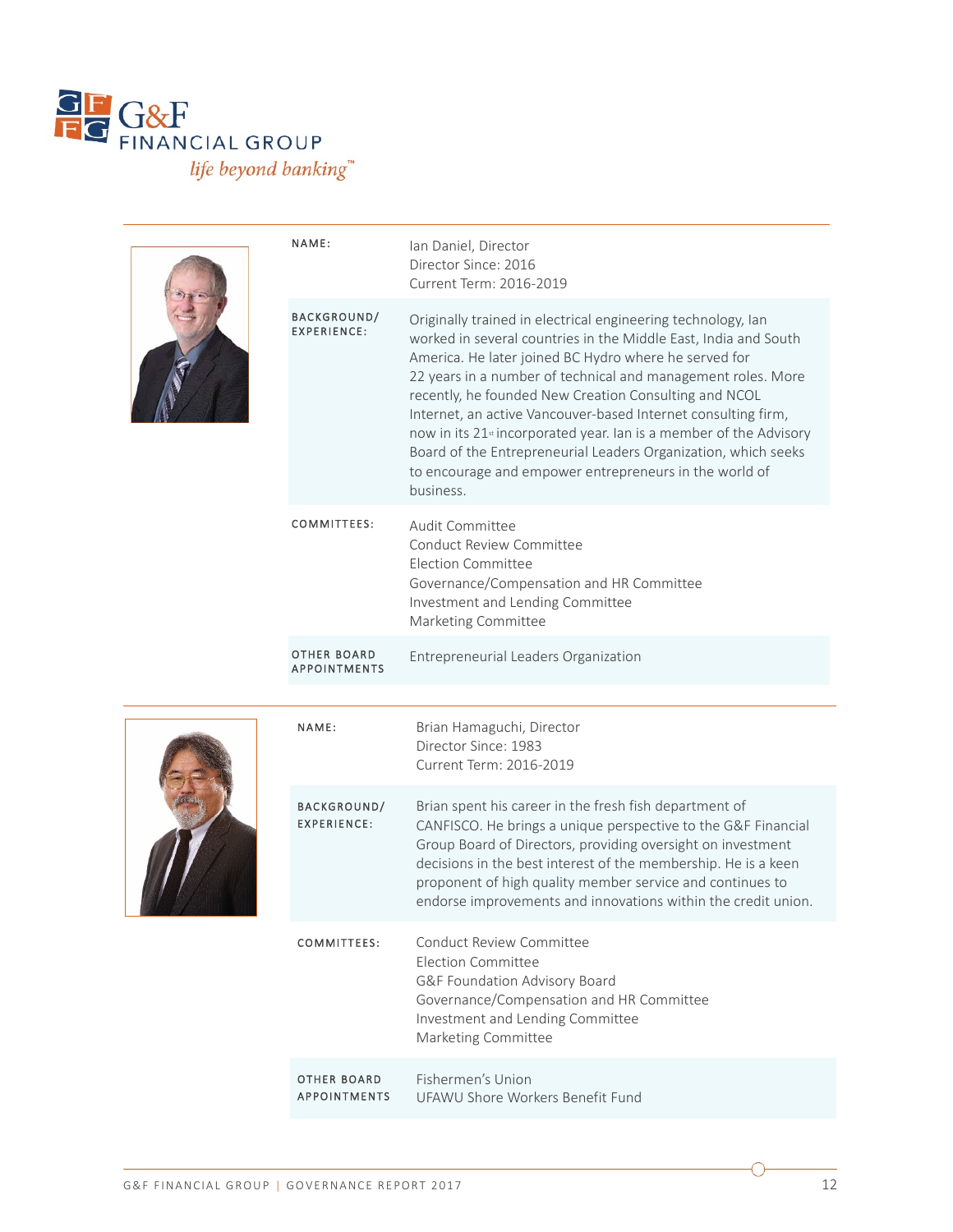



| NAME:                                     | Bill Nohr, Director<br>Director Since: 2011<br>Current Term: 2017-2020                                                                                                                                                                                                                                                                                                                                                                                                                                                                                                |
|-------------------------------------------|-----------------------------------------------------------------------------------------------------------------------------------------------------------------------------------------------------------------------------------------------------------------------------------------------------------------------------------------------------------------------------------------------------------------------------------------------------------------------------------------------------------------------------------------------------------------------|
| <b>BACKGROUND/</b><br><b>EXPERIENCE:</b>  | Bill was born and raised in Vancouver and has been a proud<br>member of the credit union since 1979. He spent 25 years involved<br>in Senior Management with Volvo Penta Canada. Bill has held<br>leadership roles in the non-profit sector in the area of direct<br>service and fundraising and is currently active in volunteering his<br>time for community service. Bill is particularly proud of G&F's<br>involvement in our members' communities. It shows the care we<br>have for our members and illustrates our commitment to the<br>cooperative principles. |
| COMMITTEES:                               | Audit Committee<br>Conduct Review Committee<br>G&F Foundation Advisory Board<br>Governance/Compensation and HR Committee<br>Investment and Lending Committee<br>Marketing Committee                                                                                                                                                                                                                                                                                                                                                                                   |
| <b>OTHER BOARD</b><br><b>APPOINTMENTS</b> | N/A                                                                                                                                                                                                                                                                                                                                                                                                                                                                                                                                                                   |
|                                           |                                                                                                                                                                                                                                                                                                                                                                                                                                                                                                                                                                       |



| NAME:                                      | Jennifer Phipps, Director<br>Director Since: 2015<br>Current Term: 2015-2018                                                                                                                                                                                                                                                                                                                                                                                                                                                                                                            |
|--------------------------------------------|-----------------------------------------------------------------------------------------------------------------------------------------------------------------------------------------------------------------------------------------------------------------------------------------------------------------------------------------------------------------------------------------------------------------------------------------------------------------------------------------------------------------------------------------------------------------------------------------|
| <b>BACKGROUND/</b><br><b>EXPERIENCE:</b>   | Jennifer, a CPA and CA, has over 20 years of experience in the<br>accounting profession and is currently a partner of Manning Elliot<br>LLP. Jennifer brings her accounting, auditing, tax and general<br>business knowledge to the position. She has strong<br>communication skills and believes that teamwork produces great<br>results. She has spent many years providing personalized<br>professional services to her clients and appreciates the<br>importance of meeting the personal needs of members, investing<br>in employee development and embracing technological change. |
| COMMITTEES:                                | Audit Committee<br><b>Conduct Review Committee</b><br>Election Committee<br>G&F Foundation Advisory Board<br>Investment and Lending Committee                                                                                                                                                                                                                                                                                                                                                                                                                                           |
| <b>OTHER BOARD</b><br><b>APPOINTMENTS:</b> | N/A                                                                                                                                                                                                                                                                                                                                                                                                                                                                                                                                                                                     |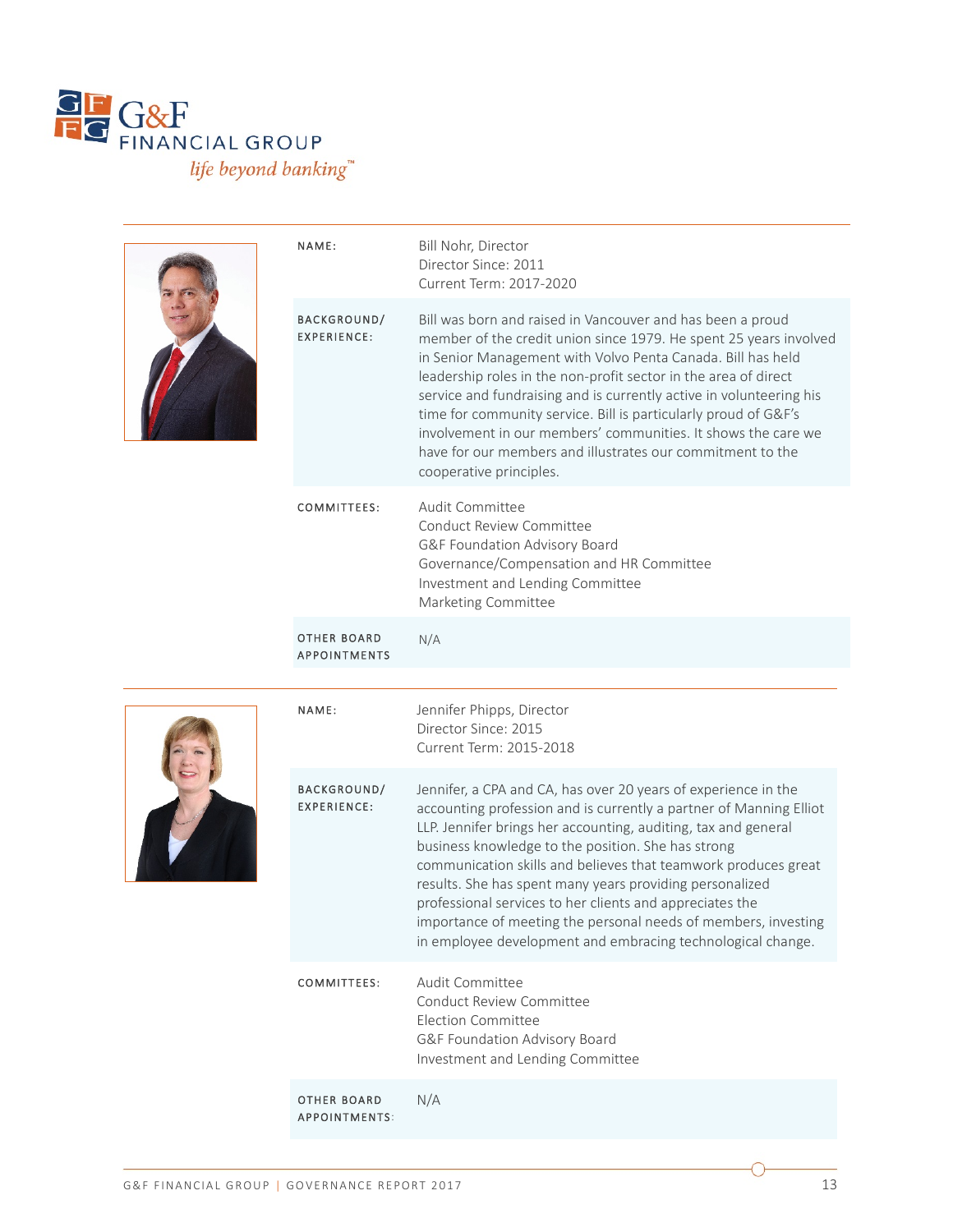

| NAME:                                      | Lee Varseveld, Director<br>Director Since: 2014<br>Current Term: 2017-2020                                                                                                                                                                                                                                                                                                                                                              |
|--------------------------------------------|-----------------------------------------------------------------------------------------------------------------------------------------------------------------------------------------------------------------------------------------------------------------------------------------------------------------------------------------------------------------------------------------------------------------------------------------|
| <b>BACKGROUND/</b><br><b>EXPERIENCE:</b>   | Lee, a Chartered Insurance Professional, has enjoyed a 25 year<br>career in the marine insurance industry and currently serves as<br>General Manager of Pacific Coast Fishermen's Mutual Marine<br>Insurance Company. Lee is proud to contribute to G&F Financial<br>Group's goal of helping its members, staff, and community<br>achieve a life beyond banking.                                                                        |
| COMMITTEES:                                | Audit Committee<br>Conduct Review Committee<br>G&F Foundation Advisory Board<br>Investment and Lending Committee                                                                                                                                                                                                                                                                                                                        |
| <b>OTHER BOARD</b><br><b>APPOINTMENTS:</b> | Fishermen Helping Kids with Cancer non-profit corporation                                                                                                                                                                                                                                                                                                                                                                               |
|                                            |                                                                                                                                                                                                                                                                                                                                                                                                                                         |
|                                            |                                                                                                                                                                                                                                                                                                                                                                                                                                         |
| NAME:                                      | Floyd Yamamoto, Director<br>Director Since: 2007<br>Current Term: 2016-2019                                                                                                                                                                                                                                                                                                                                                             |
| <b>BACKGROUND/</b><br><b>EXPERIENCE:</b>   | Through his work at G&F Financial Group, Stabilization Central<br>Credit Union, and over 20 years of experience as an IT<br>professional, Floyd has a solid understanding of the credit union<br>system, board governance, and Information Technology. He is<br>very active in his community, volunteering for the Nikkei<br>Fishermen's Reunion Project, RCMP Multi-Cultural Advisory<br>Committee and Steveston's Santa Claus parade. |
| COMMITTEES:                                | <b>Audit Committee</b><br>Conduct Review Committee<br><b>Election Committee</b><br>Governance/Compensation and HR Committee<br>Investment and Lending Committee<br><b>Strategic Planning Committee</b>                                                                                                                                                                                                                                  |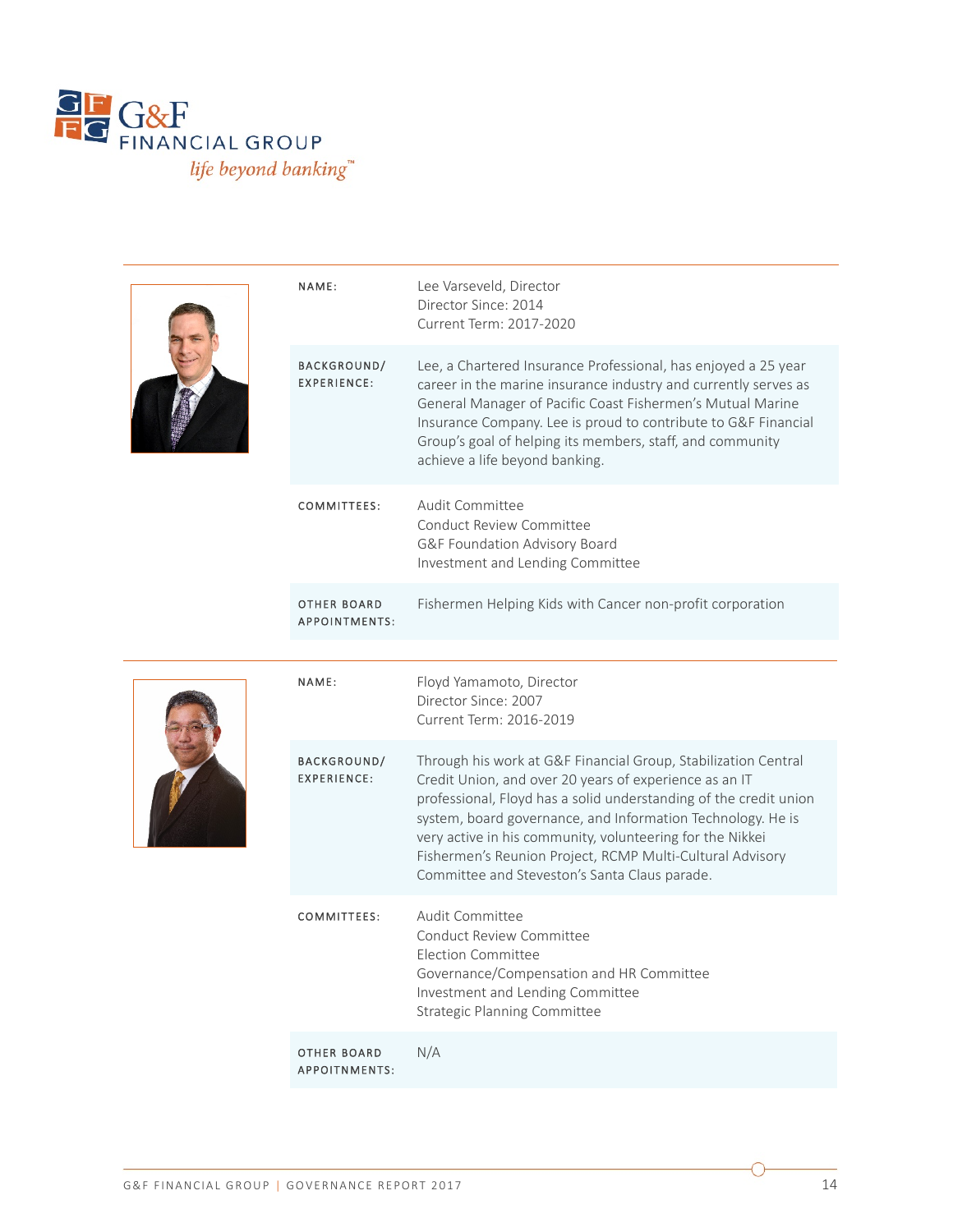

#### **DIRECTOR COMPENSATION DISCLOSURE**

The Board's compensation is designed to attract and retain experienced Directors who are aligned with G&F's values and have the breadth of skill and ability to lead the long term success of the credit union. This requires that Directors be adequately and competitively compensated. The amount of compensation is reviewed every two years with an independent consultant. When determining the appropriate level of compensation the Directors consider:

- The values, vision and mission of G&F
- The level of responsibility and time commitment required of Directors and
- The need to attract and retain Directors with the skills and attributes required to advance G&F's business model and strategic plans, and to control its risks

| ANNUAL<br><b>COMPENSATION</b>                       | The Board has set its compensation based on the benchmark group of BC credit<br>unions that most closely align with our asset size. The intention is to pay at the<br>median of the market and to review compensation levels every 2 years. The Board<br>takes into account several considerations when it reviews Director compensation,<br>including compensation practices at other credit unions, the opportunity cost of the<br>expected time commitment by Directors, and the risk and responsibilities involved.<br>They ensure that all considerations align with trends and proper governance in the<br>credit union industry. G&F benchmarks its Board compensation based on "total"<br>compensation and makes decisions on its compensation, based on an honorarium<br>only method. |
|-----------------------------------------------------|------------------------------------------------------------------------------------------------------------------------------------------------------------------------------------------------------------------------------------------------------------------------------------------------------------------------------------------------------------------------------------------------------------------------------------------------------------------------------------------------------------------------------------------------------------------------------------------------------------------------------------------------------------------------------------------------------------------------------------------------------------------------------------------------|
| <b>ADDITIONAL COMMITTEE</b><br><b>COMPENSATION</b>  | There is no additional compensation for attending committee meetings as a Director.                                                                                                                                                                                                                                                                                                                                                                                                                                                                                                                                                                                                                                                                                                            |
| <b>BOARD CHAIR</b><br>HONORARIUM                    | The honorarium paid to the Board Chair is \$30,375                                                                                                                                                                                                                                                                                                                                                                                                                                                                                                                                                                                                                                                                                                                                             |
| <b>FIRST VICE CHAIR</b><br>HONORARIUM               | The honorarium paid to the First Vice Chair is \$24,750                                                                                                                                                                                                                                                                                                                                                                                                                                                                                                                                                                                                                                                                                                                                        |
| <b>SECOND VICE CHAIR</b><br>HONORARIUM              | The honorarium paid to the Second Vice Chair is \$22,500                                                                                                                                                                                                                                                                                                                                                                                                                                                                                                                                                                                                                                                                                                                                       |
| <b>COMMITTEE CHAIR</b><br><b>ADDITIONAL STIPEND</b> | The stipend paid to the Committee Chair is \$2,250                                                                                                                                                                                                                                                                                                                                                                                                                                                                                                                                                                                                                                                                                                                                             |
| <b>DIRECTOR</b>                                     | The honorarium paid to Directors is \$18,000                                                                                                                                                                                                                                                                                                                                                                                                                                                                                                                                                                                                                                                                                                                                                   |
| <b>EXPENSE</b><br>REIMBURSEMENT                     | G&F recognizes that Directors will incur expenses as they carry out their duties during<br>the Board year. Directors are expected to exercise discretion and good judgment in<br>determining what is a reasonable expense to be incurred on behalf of G&F and<br>demonstrate a good example for the use of credit union resources.                                                                                                                                                                                                                                                                                                                                                                                                                                                             |
| <b>TRAINING</b>                                     | The Board of Directors has an approved budget for ongoing Director training and<br>development. Training and development programs must be relevant to the business<br>of the credit union.                                                                                                                                                                                                                                                                                                                                                                                                                                                                                                                                                                                                     |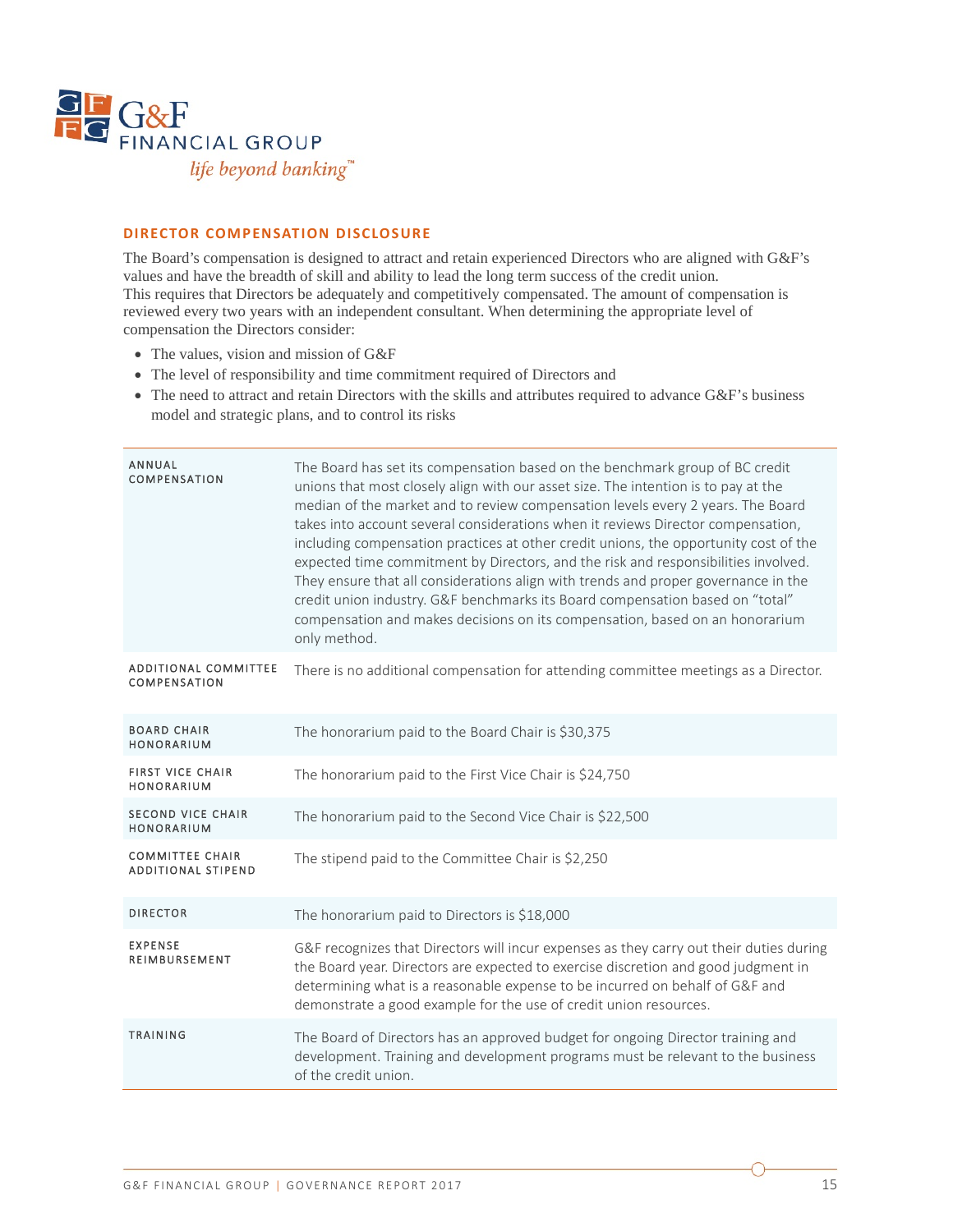

|                                    | Directors may participate in the benefits program designed through the Central      |
|------------------------------------|-------------------------------------------------------------------------------------|
| <b>BENEFITS</b><br>AND PERQUISITES | Union Trust for credit union Directors but they pay all of the applicable premiums. |
|                                    | While Directors are encouraged to use the products and services of G&F they do so   |
|                                    | under the same terms and conditions as all other members of the credit union.       |

For the year 2017, the compensation received for each Director is outlined in the table below, along with their meeting attendance.

| <b>NAME</b>        | ROLES             | ANNUAL<br>COMPENSATION | <b>BOARD</b><br><b>MEETINGS</b><br>ATTENDED | COMMITTEE<br><b>MEETINGS</b><br>ATTENDED | <b>TOTAL</b><br>COMPENSATION | <b>TOTAL</b><br><b>EXPENSES1</b> |
|--------------------|-------------------|------------------------|---------------------------------------------|------------------------------------------|------------------------------|----------------------------------|
| Lewis Bublé        | Chair             | \$30,375               | 10 of 11                                    | 25 of 27                                 | \$30,375                     | \$5,700                          |
| Howard Normann     | 1st Vice<br>Chair | \$24,750               | 9 of 11                                     | 16 of 24                                 | \$24,750                     | \$5,700                          |
| Sonia Virk         | 2nd Vice<br>Chair | \$22,500               | 9 of 11                                     | 17 of 21                                 | \$22,500                     | \$7,900                          |
| Joe Boroevich      | Director          | \$20,250               | 9 of 11                                     | 14 of 17                                 | \$20,250                     | \$6,900                          |
| Vila Nova Carvalho | Director          | \$20,250               | 11 of 11                                    | 14 of 17                                 | \$20,250                     | \$5,700                          |
| Christine Dacre    | Director          | \$20,250               | 11 of 11                                    | 12 of 14                                 | \$20,250                     | \$10,700                         |
| lan Daniel         | Director          | \$20,250               | 11 of 11                                    | 16 of 16                                 | \$20,250                     | \$11,000                         |
| Brian Hamaguchi    | Director          | \$18,000               | 8 of 11                                     | 8of 11                                   | \$18,000                     | \$6,500                          |
| <b>Bill Nohr</b>   | Director          | \$20,250               | 10 of 11                                    | 14 of 14                                 | \$20,250                     | \$5,700                          |
| Jennifer Phipps    | Director          | \$20,250               | 10 of 11                                    | 16 of 20                                 | \$20,250                     | \$5,700                          |
| Lee Varseveld      | Director          | \$20,250               | 10 of 11                                    | 17 of 18                                 | \$20,250                     | \$6,800                          |
| Floyd Yamamoto     | Director          | \$20,250               | 11 of 11                                    | 16 of 19                                 | \$20,250                     | \$5,700                          |

*1Not including meals*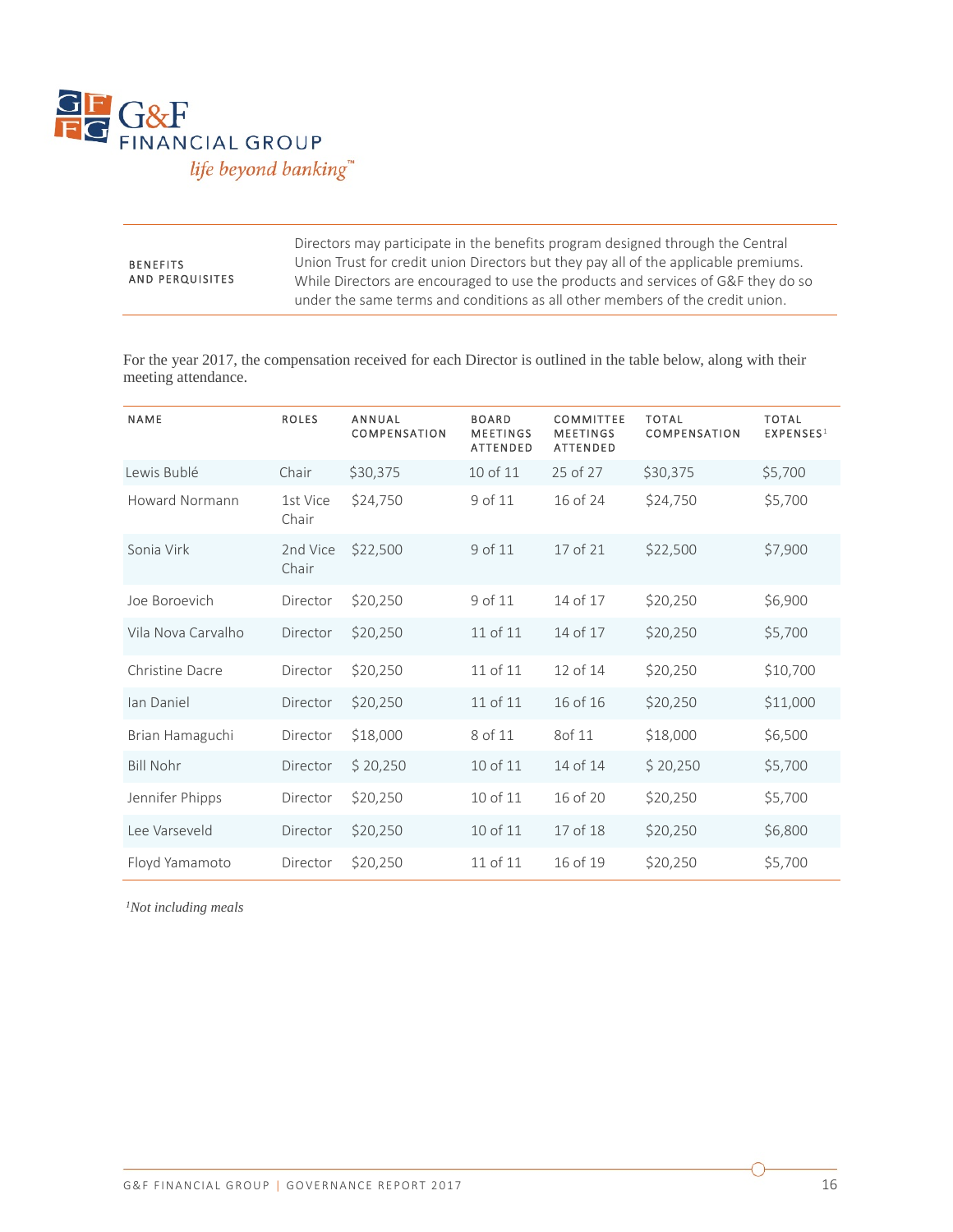

## GULF AND FRASER FISHERMEN'S CREDIT UNION CORPORATE GOVERNANCE DISCLOSURE

#### **CEO COMPENSATION DISCLOSURE**

G&F's Executive compensation is overseen by the Governance/Compensation and Human Resources Committee of the Board of Directors. The Governance/Compensation and Human Resources Committee makes recommendations to the Board about:

- The Compensation Philosophy
- Total Compensation for the CEO's Office
- Structure and plan design for key elements of compensation
- Total compensation for the CEO's Office based on performance

Governance/Compensation and Human Resources Committee retains independent compensation expertise to provide advice on the elements, structure and amount of CEO total compensation.

#### **G&F'S COMPENSATION PHILOSOPHY**

G&F's Total Compensation Philosophy applies to all employees and is based on a pay for performance philosophy. It is intended to attract and retain high caliber employees; ensuring compensation levels are competitive and fair. Therefore G&F offers a Total Compensation Program that is comprehensive, competitive in the marketplace and recognizes exceptional talent.

G&F takes a broad view towards total compensation including monetary and non-monetary programs that reflect our vision, values, and strategies. Programs are designed to ensure employees act as a team, perform to the best of their capability and consider members in decisions and actions. G&F's compensation philosophy provides the guiding principles for designing and delivering an effective reward program to attract, retain and engage employees.

G&F's Total Compensation Program:

- Strikes a balance between market competitiveness and internal equity
- Aligns the interests of our employees with G&F's business goals and our members' interest
- Is competitive with that of peer companies where G&F competes for talent

#### **CEO'S OFFICE**

G&F's CEO's Office is predicated on a Co-CEO model where leadership for the organization is a shared responsibility. The CEO's bring complementary skills to the role and provide G&F with a broader set of experience and ideas, than would be otherwise possible, to develop the business strategy and make decisions.

The CEO's total compensation is based on the guiding philosophy and principles that apply to all employees and includes all material elements of base salary, incentives and benefits (including vacation, perquisites and retirement savings program).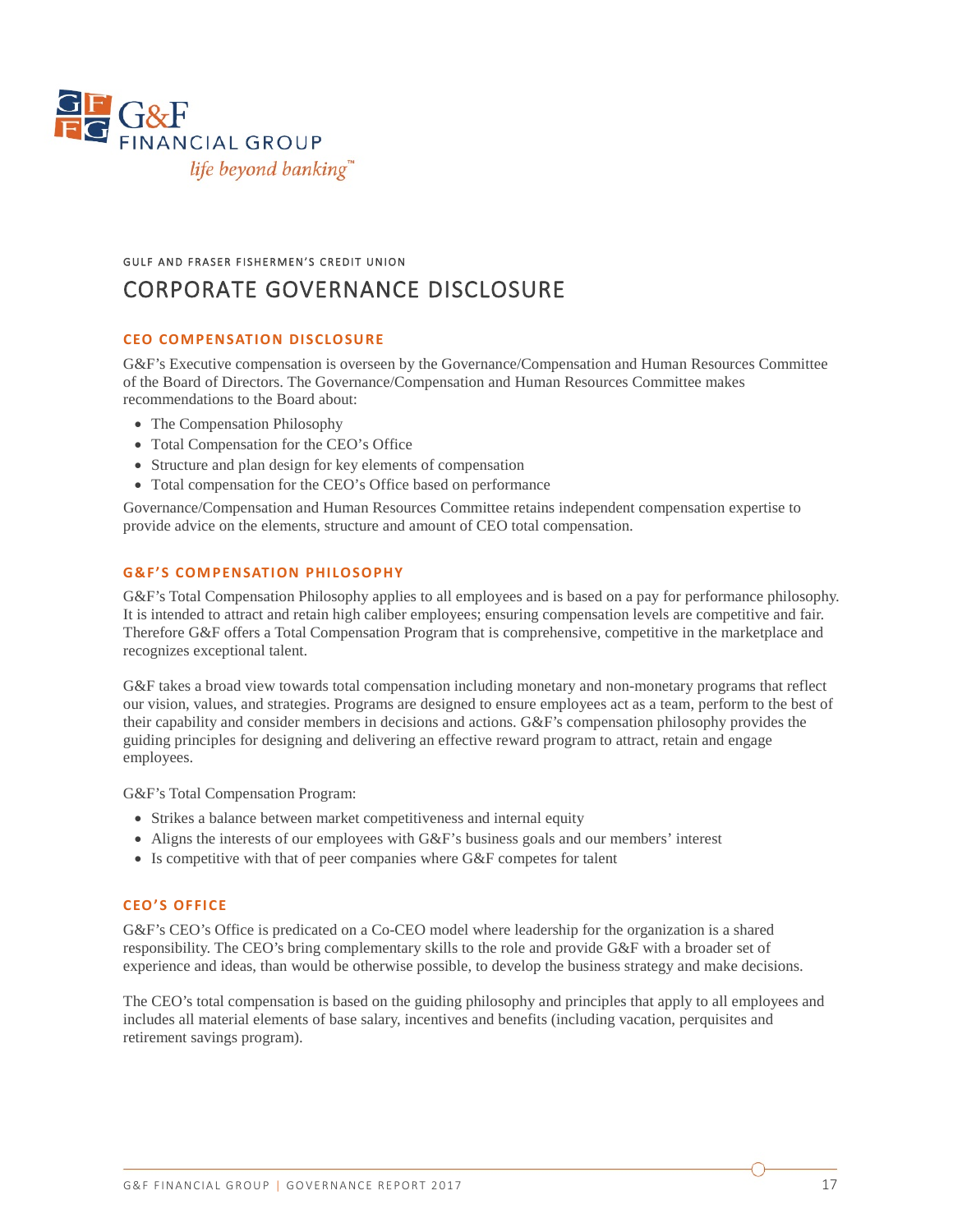

|                                    | William Kiss | Jeff Shewfelt |
|------------------------------------|--------------|---------------|
| ACTUAL BASE SALARY PAID            | \$308,728    | \$308,728     |
| SHORT TERM INCENTIVE PAID FOR FY17 | \$118,860    | \$118,860     |
| <b>TOTAL</b>                       | \$427,588    | \$427,588     |

The Governance/Compensation and Human Resources Committee have recommended an approach to compensation for the CEO's Office that the Board has approved. The CEO's compensation comparator group is drawn from the Canadian credit union sector. The composition of the comparator group is based on credit unions across Canada within the same asset range as reported by Central 1. The Co-CEO salary range is established based on the  $25<sup>th</sup>$  percentile for the comparator group as described.

#### **BASE SALARY**

Base salary is determined for the CEO's Office by the Board of Directors and is reviewed annually. Any changes to base salary apply equally to the Co-CEO's. Base salary progression is based on a pay for performance philosophy. The Co-CEO's base salary for 2017 is \$308,728.

The salary range is reviewed by the Board of Directors at least every three years to ensure it remains market competitive.

#### **INCENTIVE PROGRAM**

The Co-CEO's participate in the Management Short Term Incentive Plan (STI Plan) that rewards performance against a predefined set of objectives that are reviewed and approved annually by the Board of Directors. The plan is designed to ensure we are not incenting behaviours which would create risk for our members or the sustainability of G&F.

The metrics under the plan consider member and employee engagement with G&F, the efficiency of operations, financial performance, achievement of business initiatives and asset growth that together provide a balanced approach to assessing organization success. Payments under the STI Plan are contingent on achieving a threshold level of performance. The performance results are determined for the CEO's Office and shared equally by the Co-CEO's. Maximum payout is 40% of base salary. For 2017 performance, each CEO's STI Plan was \$118,860 which represents 38.5% of salary.

#### **BENEFITS AND PERQUISITES**

G&F provides comprehensive benefits to support employees and their families with health, retirement and other work-related benefits to address their unique needs. A healthy and secure workforce is best able to contribute to the accomplishment of our business performance objectives. G&F's commitment to work life balance is evident in our vacation allowance, benefits and unique employee events.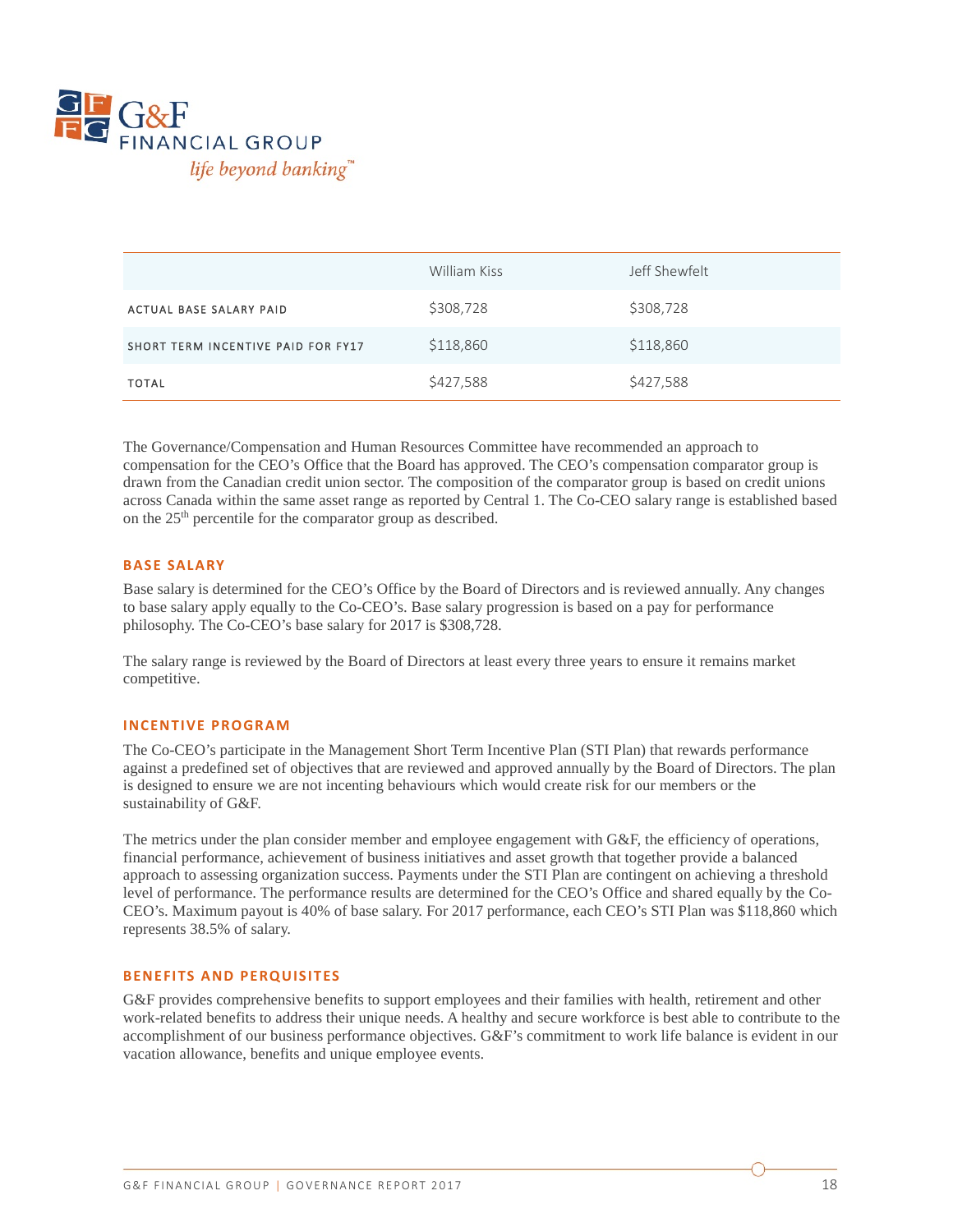

The Co-CEO's participate in the benefits programs that are offered to all employees of G&F. The comprehensive Flexible health benefits program can be tailored to the individual benefit needs based on the allocation of flex credits provided. The level of the plan varies by salary level due to income insurance benefits included under the flexible plan. The plan encompasses extended health care, dental care, life insurance, accidental death and dismemberment insurance, short and long term disability, employee and family assistance plan and provincial health.

The Co-CEO's each have an annual perquisite allowance of up to \$18,000. The Executive Perquisite Program is designed to support the Co-CEO's with business related expenses such as a taxable vehicle allowance and other taxable and nontaxable choices.

#### **RETIREMENT INCOME PROGRAM**

The Co-CEO's participate in the Registered Retirement Savings Plan (RRSP) designed for all G&F employees. They receive 10.5% of their base salary contributed to their G&F RRSP up to the limit allowable under the Canada Revenue Agency (CRA) guidelines. Any amount in excess of their RRSP limit is accrued into a Supplementary Executive Retirement Plan (SERP). The SERP was introduced on January 1, 2017 for the Co-CEO's and provides for the benefits in excess of the *Income Tax Act* maximum.

#### **OTHER EMPLOYMENT TERMS**

The Co-CEO's employment contract stipulates that if their employment is terminated for cause, no notice, salary, benefits or bonus are owed to them. If their employment is terminated without cause, there is a 22 month severance package (including salary, incentives and benefits) owed to them.

#### **EXECUTIVE TEAM**

The G&F Financial Group Executive Team is comprised of the following individuals. For more information on these individuals, visit www.gffg.com/executive.

William Kiss, Co-CEO Jeff Shewfelt, Co-CEO Juliana Yung, Executive Vice President, Credit Michael Atkinson, Vice President, Wealth Management Bobby Dhillon, Vice President, Marketing Chris Goodman, Vice President, Information Technology Ron Lee, Vice President, Finance Nelson Sandhu, Vice President, Member Experience Diane Sullivan, Vice President, Human Resources